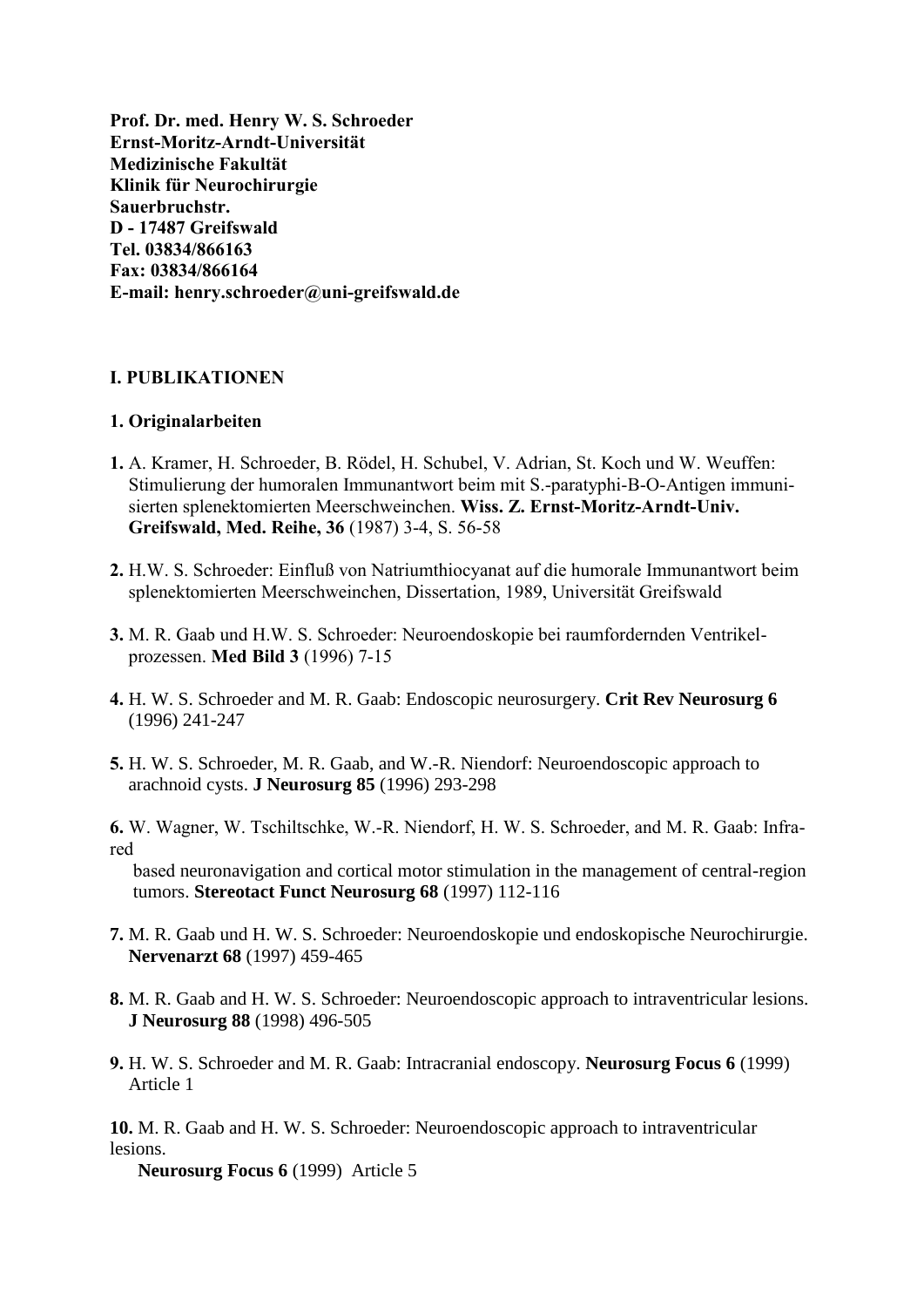- **11.** H. W. S. Schroeder and M. R. Gaab: Endoscopic aqueductoplasty Technique and results. **Neurosurgery 45** (1999) 508-518
- **12.** M. R. Gaab and H. W. S. Schroeder: Computer-assisted neuroendoscopic surgery for intraventricular tumors and cystic intracranial lesions. **Proceedings of the 3rd Annual Meeting of Japanese Society for Brain Tumor Surgery (1999)** 223-229

**13.** W. Wagner, M. R. Gaab, H. W. S. Schroeder, U. Sehl, and W. Tschiltschke: Experiences with

cranial neuronavigation in pediatric neurosurgery. **Pediatr Neurosurg 31** (1999) 231-236

**14.** H. W. S. Schroeder, C. Schweim, K.-H. Schweim, and M. R. Gaab: Analysis of aqueductal

 cerebrospinal fluid flow after endoscopic aqueductoplasty using cine phase-contrast magnetic

resonance imaging. **J Neurosurg 93** (2000) 237-244

**15.** W. Wagner, M. R. Gaab, H. W. S. Schroeder, and W. Tschiltschke: Cranial neuronavigation

 in neurosurgery: assessment of usefulness in relation to type and site of pathology in 284 patients. **Minim Invas Neurosurg 43** (2000) 124-131

- **16.** A. Korenkov, J. Pahnke, K. Frei, R. Warzok, H. W. S. Schroeder, R. Frick, L. Muljana, J. Piek, Y. Yonekawa, and M. R. Gaab: Treatment with nimodipine or mannitol reduces programmed cell death and infarct size following focal cerebral ischemia. **Neurosurg Rev 23** (2000) 145-150
- **17.** W. Wagner, M. R. Gaab, H. W. S. Schroeder, J. Piek, W. R. Niendorf: Neuronavigation in Der Zentralregion: Bedeutung für einzelne Operationsphasen bei verschiedenen Prozesslokalisationen. **Zentralbl Neurochir 61** (2000) 188-193
- **18.** H. W. S. Schroeder, W. Wagner, W. Tschiltschke, and M. R. Gaab: Frameless neuronavigation in intracranial endoscopic neurosurgery. **J Neurosurg 94** (2001) 72-79
- **19.** H. W. S. Schroeder, W.-R. Niendorf, and M. R. Gaab: Complications of endoscopic third ventriculostomy. **J Neurosurg 96** (2002) 1032-1040

**20.** H. W. S. Schroeder and M. R. Gaab: Endoscopic resection of colloid cysts. **Neurosurgery 51** 

(2002) 1441-1445

**21.** J. Oertel, M. R. Gaab, D.-T. Pillich, H. W. S. Schroeder, R. Warzok, and J. Piek: Comparison

 of waterjet dissection and ultrasonic aspiration: in vivo study in the rabbit brain. **J Neurosurg 100** (2004) 498-504

**22.** J. Oertel, M. R. Gaab, T. Schiller, H. W. S. Schroeder, R. Warzok, and J. Piek: Towards waterjet dissection in neurosurgery: Experimental in-vivo results with two different nozzel types. **Acta Neurochir 146** (2004) 713-720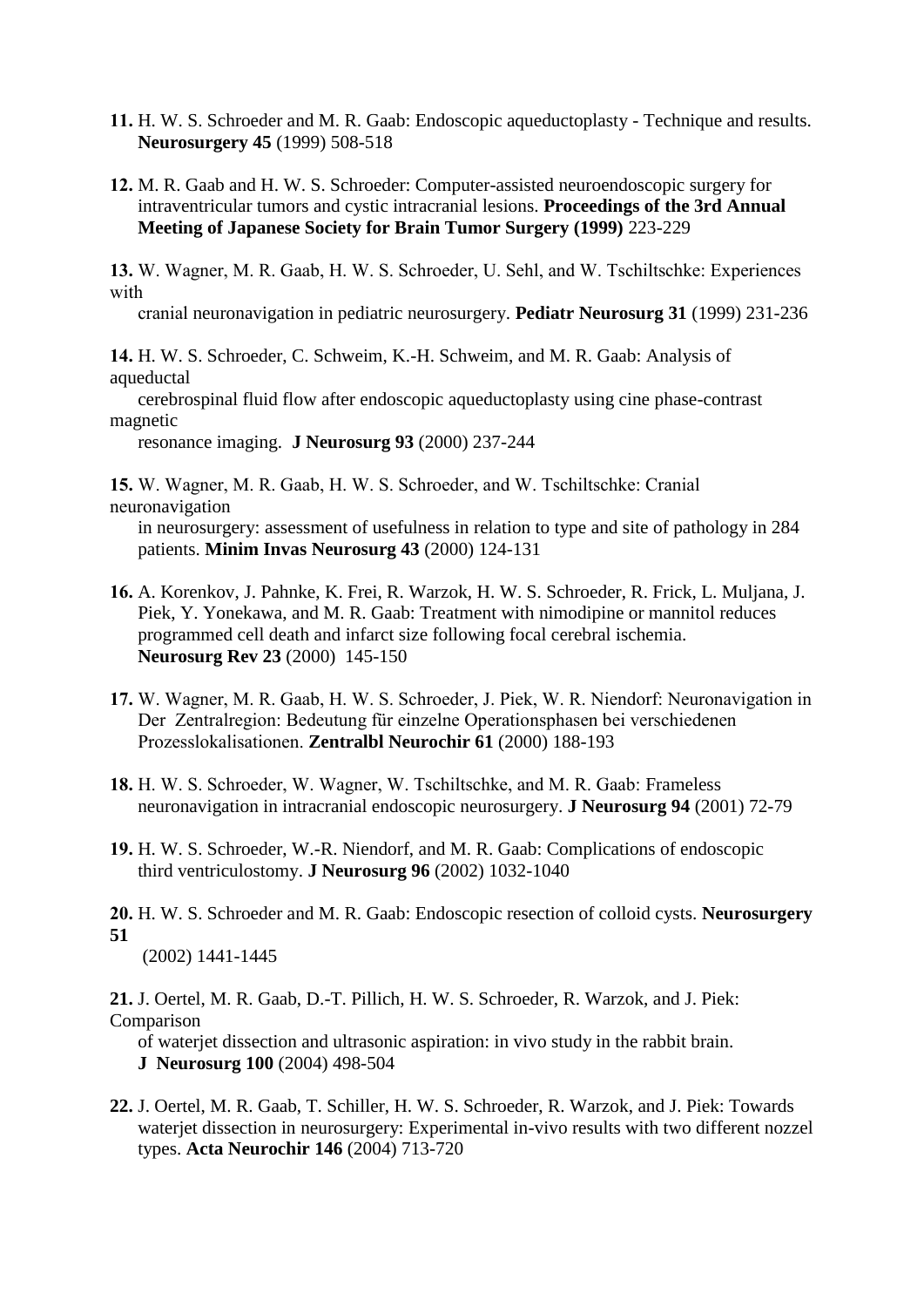**23.** H. W. S. Schroeder, J. Oertel and M. R. Gaab: Endoscope-assisted microsurgical resection of epidermoid tumors of the cerebellopontine angle. **J Neurosurg 101** (2004) 227-232

**24.** J. Oertel, M. R. Gaab, U. Runge, H. W. S. Schroeder, W. Wagner, and J. Piek: Neuro navigation and complication rate in epilepsy surgery. **Neurosurg Rev 27** (2004) 214-217

**25.** J. Oertel, W.-R. Niendorf, N. Darwish, H. W. S. Schroeder, and M. R. Gaab: Limitations of

 dorsal transpedicular stabilization in unstable thoracolumbal spine fracture: An analysis of 133

patients. **Acta Neurochir 146** (2004) 771-777

**26.** H. W. S. Schroeder, J. Oertel, and M. R. Gaab: Endoscopic aqueductoplasty in the treatment

of aqueductal stenosis. **Child's Nerv Syst 20** (2004) 821-827

**27.** H. W. S. Schroeder, J. Oertel and M. R. Gaab: Incidence of complications in neuroendoscopic surgery. **Child's Nerv Syst 20** (2004) 878-883

- **28.** J. Oertel, W. Wagner, J. Piek, H.W.S. Schroeder, and M. R. Gaab: Waterjet dissection of gliomas - Experience with 51 procedures. **Minim Invas Neurosurg 47** (2004) 154-159
- **29.** J. Oertel, E. von Butlar, H. W. S. Schroeder, and M. R. Gaab: Prognosis of gliomas in the 1970s and today. **Neurosurg Focus 18** (2005) E12

**30.** J. Oertel, M. R. Gaab, U. Runge, H. W. S. Schroeder, and J. Piek: Waterjet dissection versus

ultrasonic aspiration in epilepsy surgery. **Neurosurgery 56 (1 Suppl)** 2005 142-146

- **31.** [Hosemann W,](http://www.ncbi.nlm.nih.gov/entrez/query.fcgi?db=pubmed&cmd=Search&term=%22Hosemann+W%22%5BAuthor%5D) [Schroeder HW,](http://www.ncbi.nlm.nih.gov/entrez/query.fcgi?db=pubmed&cmd=Search&term=%22Schroeder+HW%22%5BAuthor%5D) [Kaduk W,](http://www.ncbi.nlm.nih.gov/entrez/query.fcgi?db=pubmed&cmd=Search&term=%22Kaduk+W%22%5BAuthor%5D) [Augst D,](http://www.ncbi.nlm.nih.gov/entrez/query.fcgi?db=pubmed&cmd=Search&term=%22Augst+D%22%5BAuthor%5D) [Friedrich J:](http://www.ncbi.nlm.nih.gov/entrez/query.fcgi?db=pubmed&cmd=Search&term=%22Friedrich+J%22%5BAuthor%5D) Interdisziplinäres Management von Mittelgesichtsverletzungen, **HNO 53** (2005) 479-500
- **32.** A. I. Weike, A. O. Hamm, H. T. Schupp, U. Runge, H. W. S. [Schroeder,](http://www.ncbi.nlm.nih.gov/entrez/query.fcgi?db=pubmed&cmd=Search&term=%22Schroeder+HW%22%5BAuthor%5D) C. Kessler: Fear conditioned following unilateral temporal lobectomy: dissociation of conditioned startle

potentiation and autonomic learning. **J Neurosci 25** (2005) 11117-11124

**33.** J. Oertel, H. W. S. Schroeder, M. R. Gaab: Third ventriculostomy for treatment of Hydrocephalus: results of 271 procedures. **Neurosurg Q 16** 2006 24-31

**34.** J. Oertel, H. W. S. Schroeder, M. R. Gaab: Dual-portal endoscopic release of the transverse

 ligament in carpal tunnel syndrome: results of 411 procedures with special reference to technique, efficacy, and complications. **Neurosurgery 59** 2006 333-340

**35.** J. Baldauf, J. Oertel, M. R. Gaab, H. W. S. Schroeder: Endoscopic third ventriculostomy for

occlusive hydrocephalus caused by cerebellar infarction. **Neurosurgery 59** (2006) 539-44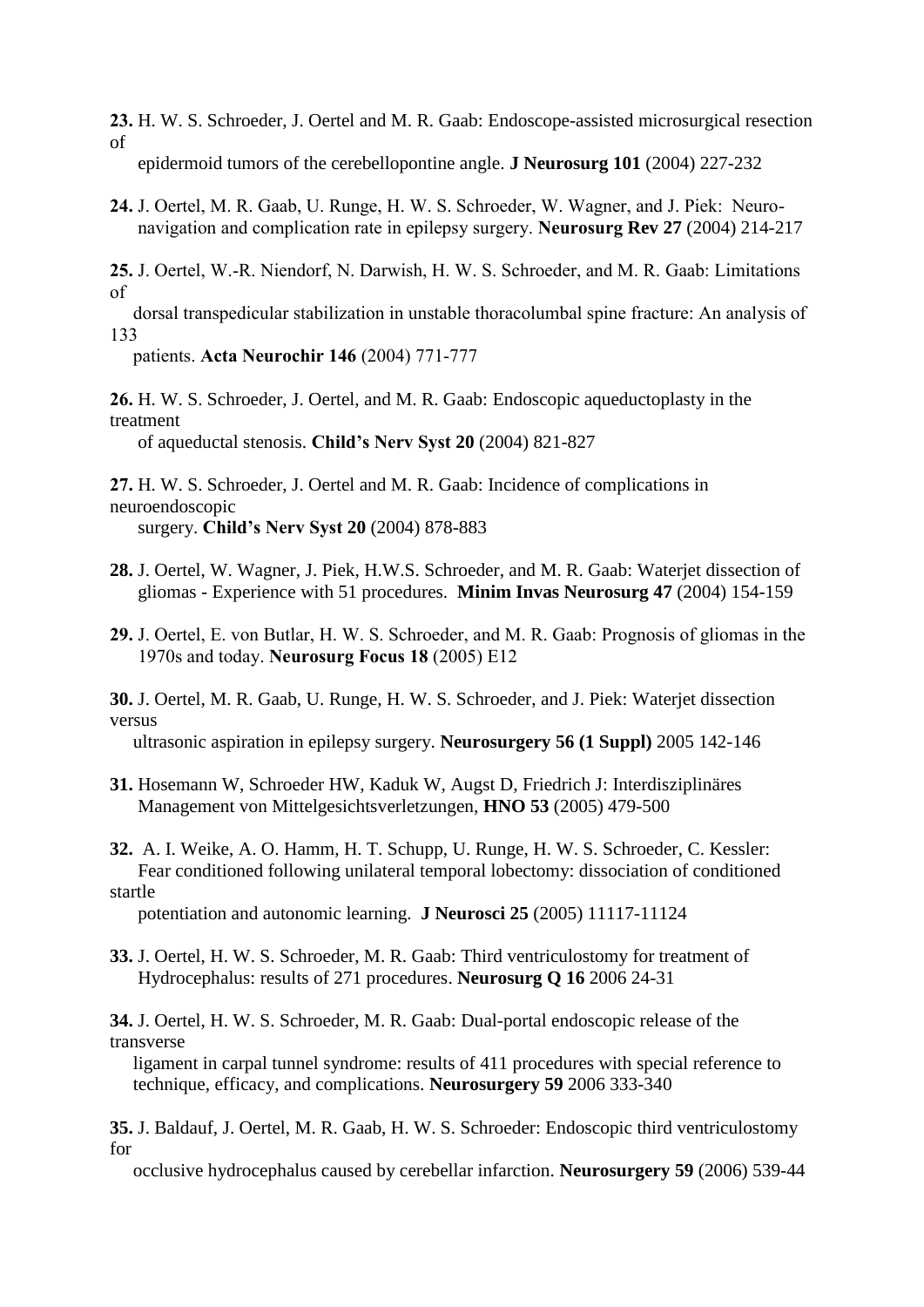**36.** H. W. S. Schroeder, J. Oertel, and M. R. Gaab: Endoscopic treatment of cerebrospinal fluid

pathway obstructions. **Neurosurgery 60 (ONS Suppl 1)** (2007) ONS-44 – ONS-52

- **37.** P. Cappabianca, P. Decq, and H. W. S. Schroeder: Future of endoscopy in neurosurgery. **Surg Neurol 67** (2007) 496-498
- **38.** J. Baldauf, J. Oertel, M. R. Gaab, H. W. S. Schroeder: Endoscopic third ventriculostomy in

children younger than 2 years of age. **Child's Nerv Syst 23** (2007) 623-626

- **39.** K.D.M. Resch and H. W. S. Schroeder: Use of highend ultrasound in minimally invasive strategy of neurosurgery: Review of 1048 cases. **Proceedings of the 13th European Congress of Neurosurgery** (2007) 367-378
- **40.** K.D.M. Resch and H. W. S. Schroeder: Endoneurosonography: technique and equipment, anatomy and imaging, and clinical application. **Neurosurgery 61** (2007) 146-160
- **41.** W.K. Guerra, J. Baldauf, and H. W. S. Schroeder: Long-term results after microsurgical repair of traumatic nerve lesions of the upper extremities. **Zbl Neurochir 68** (2007) 195- 199

**42**. H. W. S. Schroeder: A new multipurpose ventriculoscope. **Neurosurgery 62** (2008) 489- 492

**43.** J. Baldauf,, J.-U. Müller, S. Fleck, P. Hinz, A. Chiriac, and H. W. S. Schroeder: The value of

 intraoperative three dimensional fluoroscopy in anterior decompressive surgery of the cervical spine. **Zbl Neurochir 69** (2008) 30-34

- **44.** W.K. Guerra und H. W. S. Schroeder: Iatrogene Nervenläsionen der oberen Extremität Häufigkeit und Ergebnisse der Mikrochirurgischen Therapie. **Akt Neurol 35** (2008) 280- 284
- **45**. [Mosyagin I,](http://www.ncbi.nlm.nih.gov/sites/entrez?Db=pubmed&Cmd=Search&Term=%22Mosyagin%20I%22%5BAuthor%5D&itool=EntrezSystem2.PEntrez.Pubmed.Pubmed_ResultsPanel.Pubmed_DiscoveryPanel.Pubmed_RVAbstractPlus) [Runge U,](http://www.ncbi.nlm.nih.gov/sites/entrez?Db=pubmed&Cmd=Search&Term=%22Runge%20U%22%5BAuthor%5D&itool=EntrezSystem2.PEntrez.Pubmed.Pubmed_ResultsPanel.Pubmed_DiscoveryPanel.Pubmed_RVAbstractPlus) [Schroeder HWS](http://www.ncbi.nlm.nih.gov/sites/entrez?Db=pubmed&Cmd=Search&Term=%22Schroeder%20HW%22%5BAuthor%5D&itool=EntrezSystem2.PEntrez.Pubmed.Pubmed_ResultsPanel.Pubmed_DiscoveryPanel.Pubmed_RVAbstractPlus), [Dazert E,](http://www.ncbi.nlm.nih.gov/sites/entrez?Db=pubmed&Cmd=Search&Term=%22Dazert%20E%22%5BAuthor%5D&itool=EntrezSystem2.PEntrez.Pubmed.Pubmed_ResultsPanel.Pubmed_DiscoveryPanel.Pubmed_RVAbstractPlus) [Vogelgesang S,](http://www.ncbi.nlm.nih.gov/sites/entrez?Db=pubmed&Cmd=Search&Term=%22Vogelgesang%20S%22%5BAuthor%5D&itool=EntrezSystem2.PEntrez.Pubmed.Pubmed_ResultsPanel.Pubmed_DiscoveryPanel.Pubmed_RVAbstractPlus) [Siegmund W,](http://www.ncbi.nlm.nih.gov/sites/entrez?Db=pubmed&Cmd=Search&Term=%22Siegmund%20W%22%5BAuthor%5D&itool=EntrezSystem2.PEntrez.Pubmed.Pubmed_ResultsPanel.Pubmed_DiscoveryPanel.Pubmed_RVAbstractPlus) [Warzok](http://www.ncbi.nlm.nih.gov/sites/entrez?Db=pubmed&Cmd=Search&Term=%22Warzok%20RW%22%5BAuthor%5D&itool=EntrezSystem2.PEntrez.Pubmed.Pubmed_ResultsPanel.Pubmed_DiscoveryPanel.Pubmed_RVAbstractPlus)   [RW,](http://www.ncbi.nlm.nih.gov/sites/entrez?Db=pubmed&Cmd=Search&Term=%22Warzok%20RW%22%5BAuthor%5D&itool=EntrezSystem2.PEntrez.Pubmed.Pubmed_ResultsPanel.Pubmed_DiscoveryPanel.Pubmed_RVAbstractPlus) Cascorbi I: Association of ABCB1 genetic variants 3435C>T and 2677G>T to ABCB1

 mRNA and protein expression in brain tissue from refractory epilepsy patients. **Epilepsia 49**

(2008) 1555-1561

**46**. Cappabianca, Paolo M.D.; Cinalli, Giuseppe M.D.; Gangemi, Michelangelo M.D.; Brunori,

 Andrea M.D.; Cavallo, Luigi M. M.D., Ph.D.; de Divitiis, Enrico M.D.; Decq, Philippe  $M.D.:$ 

 Delitala, Alberto M.D.; Di Rocco, Federico M.D.; Frazee, John M.D.; Godano, Umberto M.D.; Grotenhuis, Andre M.D.; Longatti, Pierluigi M.D.; Mascari, Carmelo M.D.; Nishihara,

 Tetsuhiro M.D.; Oi, Shizuo M.D.; Rekate, Harold M.D.; Schroeder, Henry W.S. M.D., Ph.D.;

Souweidane, Mark M. M.D.; Spennato, Pietro M.D.; Tamburrini, Gianpiero M.D.; Teo,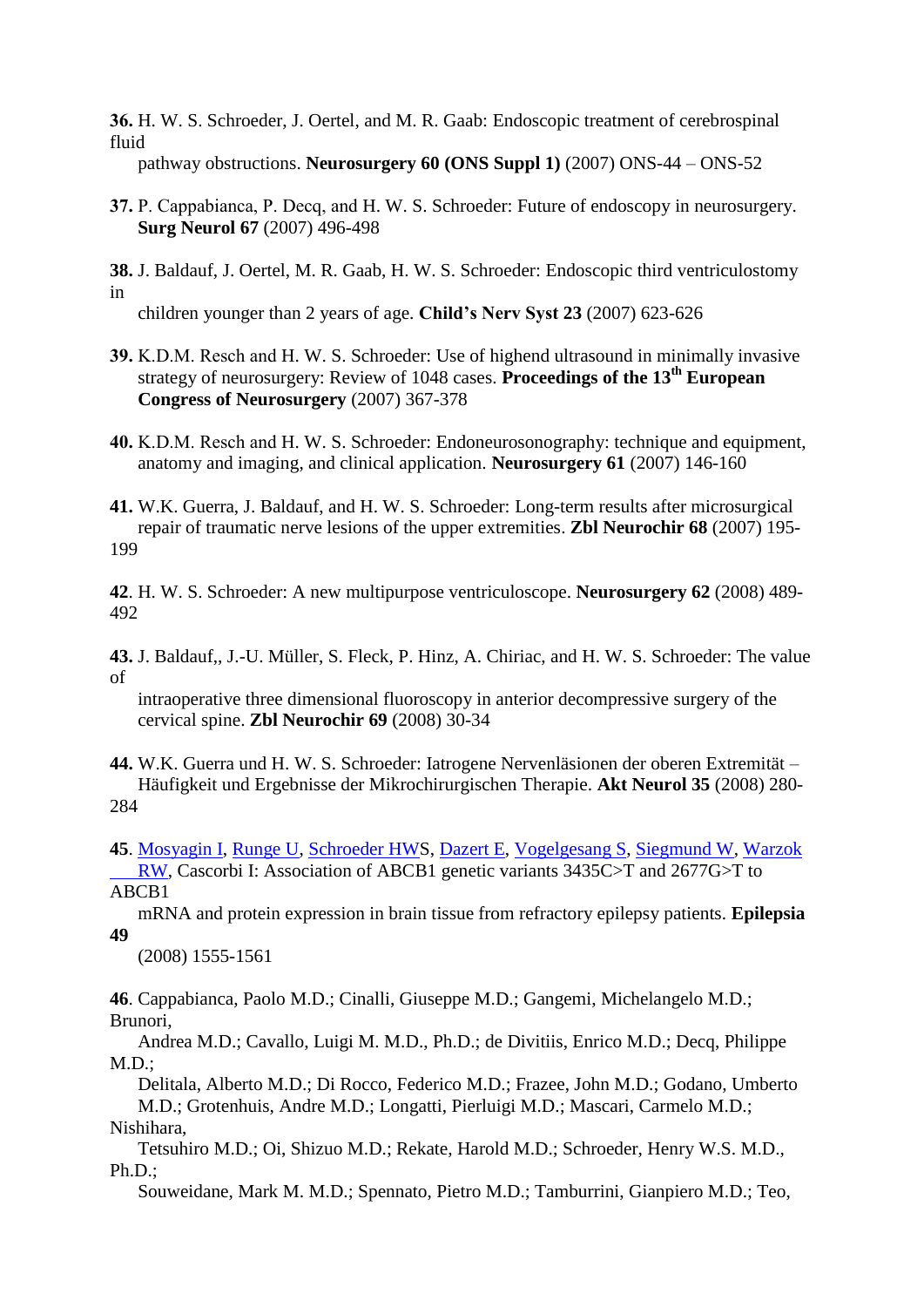Charles M.D.; Warf, Benjamin M.D.; Zymberg, Samuel Tau M.D.: APPLICATION OF NEUROENDOSCOPY TO INTRAVENTRICULAR LESIONS. **Neurosurgery. Surgery** 

**of** 

## **the Human Cerebrum, Part 2. 62** Supplement 2:SHC-575-SHC-598, February 2008.

**47.** J. Oertel, J. Baldauf, H. W. S. Schroeder, M. R. Gaab: Endoscopic cystoventriculostomy for

treatment of paraxial arachnoid cysts. **J Neurosurg 110** (2009) 792-799.

**48.** D. Keiner, M. R. Gaab, H. W. S. Schroeder, J. Oertel: Long-term follow-up of dualportal

 endoscopic release of the transverse ligament in carpal tunnel syndrome: an analysis of 94

cases. **Neurosurgery 64** (2009)131-138

**49.** J. Oertel, J. Baldauf, H. W. S. Schroeder, M. R. Gaab: Endoscopic options in children: experience with 134 procedures. **J Neurosurg Pediatrics 3** (2009) 81-89

**50.** D. Keiner, M. R. Gaab, H. W. S. Schroeder, J. Oertel: Comparison of the long-term results

 of anterior transposition of the ulnar nerve or simple decompression in the treatment of cubital tunnel syndrome-a prospective study**. [Acta Neurochir \(Wien\)](javascript:AL_get(this,%20) 151** (2009) 311-316

- **51.** J. Oertel, H. W. S. Schroeder, M. R. Gaab: Endoscopic stomy of the septum pellucidum: indications, technique, and results. **[Neurosurgery 64](javascript:AL_get(this,%20)** (2009) 482-93
- **52.** H. W. S. Schroeder, M. Nehlsen: Value of high-definition imaging in neuroendoscopy **[Neurosurg Rev 3](javascript:AL_get(this,%20)2** (2009) 303-308
- **53.** [Walter U,](http://www.ncbi.nlm.nih.gov/sites/entrez?Db=pubmed&Cmd=Search&Term=%22Walter%20U%22%5BAuthor%5D&itool=EntrezSystem2.PEntrez.Pubmed.Pubmed_ResultsPanel.Pubmed_DiscoveryPanel.Pubmed_RVAbstractPlus) [Wolters A,](http://www.ncbi.nlm.nih.gov/sites/entrez?Db=pubmed&Cmd=Search&Term=%22Wolters%20A%22%5BAuthor%5D&itool=EntrezSystem2.PEntrez.Pubmed.Pubmed_ResultsPanel.Pubmed_DiscoveryPanel.Pubmed_RVAbstractPlus) [Wittstock M,](http://www.ncbi.nlm.nih.gov/sites/entrez?Db=pubmed&Cmd=Search&Term=%22Wittstock%20M%22%5BAuthor%5D&itool=EntrezSystem2.PEntrez.Pubmed.Pubmed_ResultsPanel.Pubmed_DiscoveryPanel.Pubmed_RVAbstractPlus) [Benecke R,](http://www.ncbi.nlm.nih.gov/sites/entrez?Db=pubmed&Cmd=Search&Term=%22Benecke%20R%22%5BAuthor%5D&itool=EntrezSystem2.PEntrez.Pubmed.Pubmed_ResultsPanel.Pubmed_DiscoveryPanel.Pubmed_RVAbstractPlus) [Schroeder HW,](http://www.ncbi.nlm.nih.gov/sites/entrez?Db=pubmed&Cmd=Search&Term=%22Schroeder%20HW%22%5BAuthor%5D&itool=EntrezSystem2.PEntrez.Pubmed.Pubmed_ResultsPanel.Pubmed_DiscoveryPanel.Pubmed_RVAbstractPlus) [Müller JU:](http://www.ncbi.nlm.nih.gov/sites/entrez?Db=pubmed&Cmd=Search&Term=%22M%C3%BCller%20JU%22%5BAuthor%5D&itool=EntrezSystem2.PEntrez.Pubmed.Pubmed_ResultsPanel.Pubmed_DiscoveryPanel.Pubmed_RVAbstractPlus) Deep brain stimulation in dystonia: Sonographic monitoring of electrode placement into the globus pallidus internus. **[Mov Disord](javascript:AL_get(this,%20)**. 2009 Jul 1;24(10):1538-1541
- **54.** Oertel JM, Mondorf Y, Baldauf J, Schroeder HW, Gaab MR: [Endoscopic third](http://www.ncbi.nlm.nih.gov/pubmed/19425883?ordinalpos=2&itool=EntrezSystem2.PEntrez.Pubmed.Pubmed_ResultsPanel.Pubmed_DefaultReportPanel.Pubmed_RVDocSum)   [ventriculostomy for obstructive hydrocephalus due to intracranial hemorrhage with](http://www.ncbi.nlm.nih.gov/pubmed/19425883?ordinalpos=2&itool=EntrezSystem2.PEntrez.Pubmed.Pubmed_ResultsPanel.Pubmed_DefaultReportPanel.Pubmed_RVDocSum)   [intraventricular extension.](http://www.ncbi.nlm.nih.gov/pubmed/19425883?ordinalpos=2&itool=EntrezSystem2.PEntrez.Pubmed.Pubmed_ResultsPanel.Pubmed_DefaultReportPanel.Pubmed_RVDocSum) **J Neurosurg** 2009 Dec;111(6):1119-26

**55.** Oertel JM, Mondorf Y, Schroeder HW, Gaab MR: Endoscopic diagnosis and treatment of far

distal obstructive hydrocephalus. **Acta Neurochir (Wien).** 2010 Feb;152(2):229-40.

**56.** Hammer E, Bien S, Gesell Salazar M, Steil L, Scharf C, Hildebrandt P, Schroeder HW, Kroemer HK, Völker U, Ritter CA Proteomic analysis of doxorubicin induced changes

in

 the proteome of HepG2cells combining 2D-DIGE and LC-MS/MS approaches. **Proteomics**

2010 Jan;10(1):99-114

**57.** Chiriac A, Poeată I, Baldauf J, Schroeder HW. [Aneurysmal subarachnoid hemorrhage]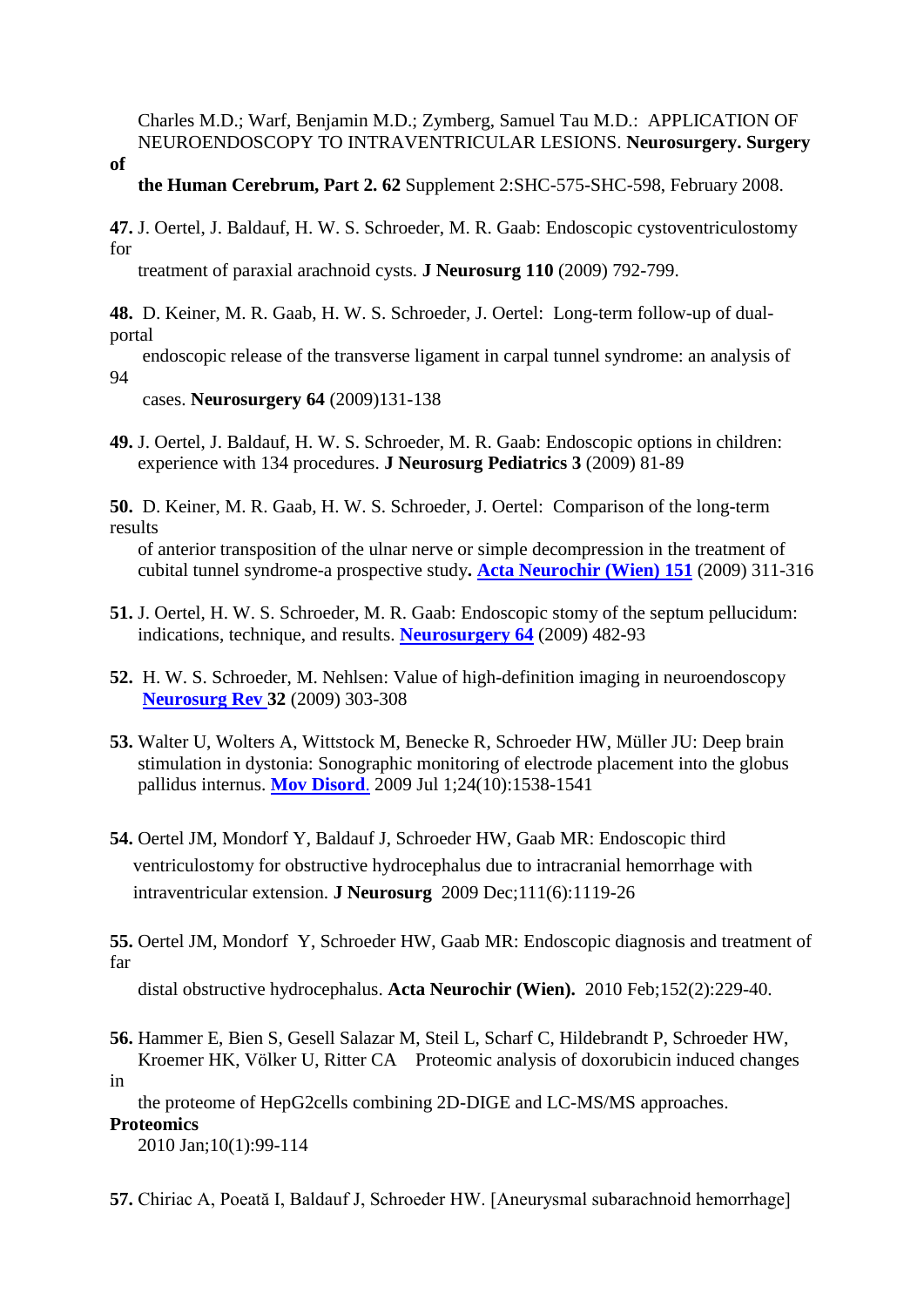[Article in Romanian] **Rev Med Chir Soc Med Nat Iasi.** 2010 Jan-Mar;114(1):120-8.

**58.** Fleck SK, Langner S, Baldauf J, Kirsch M, Rosenstengel C, Schroeder HW: [Blunt](http://www.ncbi.nlm.nih.gov/pubmed/20496085)   [craniocervical artery injury in cervical spine lesions: the value of CT angiography.](http://www.ncbi.nlm.nih.gov/pubmed/20496085) **Acta Neurochir (Wien).** 2010 Oct;152(10):1679-86.

**59.** Buddensiek J, Dressel A, Kowalski M, Runge U, Schroeder H, Hermann A, Kirsch M, Storch

 A, Sabolek M. [Cerebrospinal fluid promotes survival and astroglial differentiation of adult](http://www.ncbi.nlm.nih.gov/pubmed/20377845)   [human neural progenitor cells but inhibits proliferation and neuronal differentiation.](http://www.ncbi.nlm.nih.gov/pubmed/20377845) **BMC Neurosci.** 2010 Apr 8;11:48.

**60.** Langner S, Fleck S, Seipel R, Schroeder HW, Hosten N, Kirsch M: [Perfusion CT](http://www.ncbi.nlm.nih.gov/pubmed/20496085)  [scanning](http://www.ncbi.nlm.nih.gov/pubmed/20496085) 

 [and CT angiography in the evaluation of extracranial-intracranial bypass grafts.](http://www.ncbi.nlm.nih.gov/pubmed/20496085)  **J Neurosurg. 2011** Apr;114(4):978-83. Epub 2010 Jul 9

- **61.** Oertel JM, Wagner W, Mondorf Y, Baldauf J, Schroeder HW, Gaab MR: Endoscopic Treatment of Arachnoid Cysts: A Detailed Account of Surgical Techniques and Results. **Neurosurgery**. 2010 Sep;67(3):824-36.
- **62.** Bien S, Rimmbach C, Neumann H, Niessen J, Reimer E, Ritter CA, Rosskopf D, Cinatl J, Michaelis M, Schroeder HW, Kroemer HK: Doxorubicin-induced cell death requires cathepsin B in HeLa cells. **Biochem Pharmacol.** 2010 Nov 15;80(10):1466-77. Epub 2010

Aug 13

**63.** Oertel JM, Vulcu S, Schroeder HW, Konerding MA, Wagner W, Gaab MR: [Endoscopic](http://www.ncbi.nlm.nih.gov/pubmed/20707616)   [transventricular third ventriculostomy through the lamina terminalis.](http://www.ncbi.nlm.nih.gov/pubmed/20707616) **J Neurosurg.** 2010 Dec;113(6):1261-9. Epub 2010 Aug 13

**64.** Schneider F, Herzer W, Schroeder HW, Mueller JU, Kolyschkow P, Sommer M, Piek J, Kessler C, Runge U: Effects of Propofol on Electrocorticography in Patients With Intractable

Partial Epilepsy. **J Neurosurg Anesthesiol.** 2011 Apr;23(2):150-5.

**65.** Guerra WK, Schroeder HW: Peripheral nerve palsy by torsional nerve injury. **Neurosurgery.** 2011 Apr;68(4):1018-24; discussion 1024.

**66.** Fleck SK, Langner S, Baldauf J, Kirsch M, Kohlmann T, Schroeder HW: Incidence of blunt

 craniocervical artery injuries: use of whole-body computed tomography trauma imaging with

adapted computed tomography angiography. **Neurosurgery.** 2011 Sep;69(3):615-24

**67.** Schroeder HW, Hickmann AK, Baldauf J: Endoscope-assisted microsurgical resection of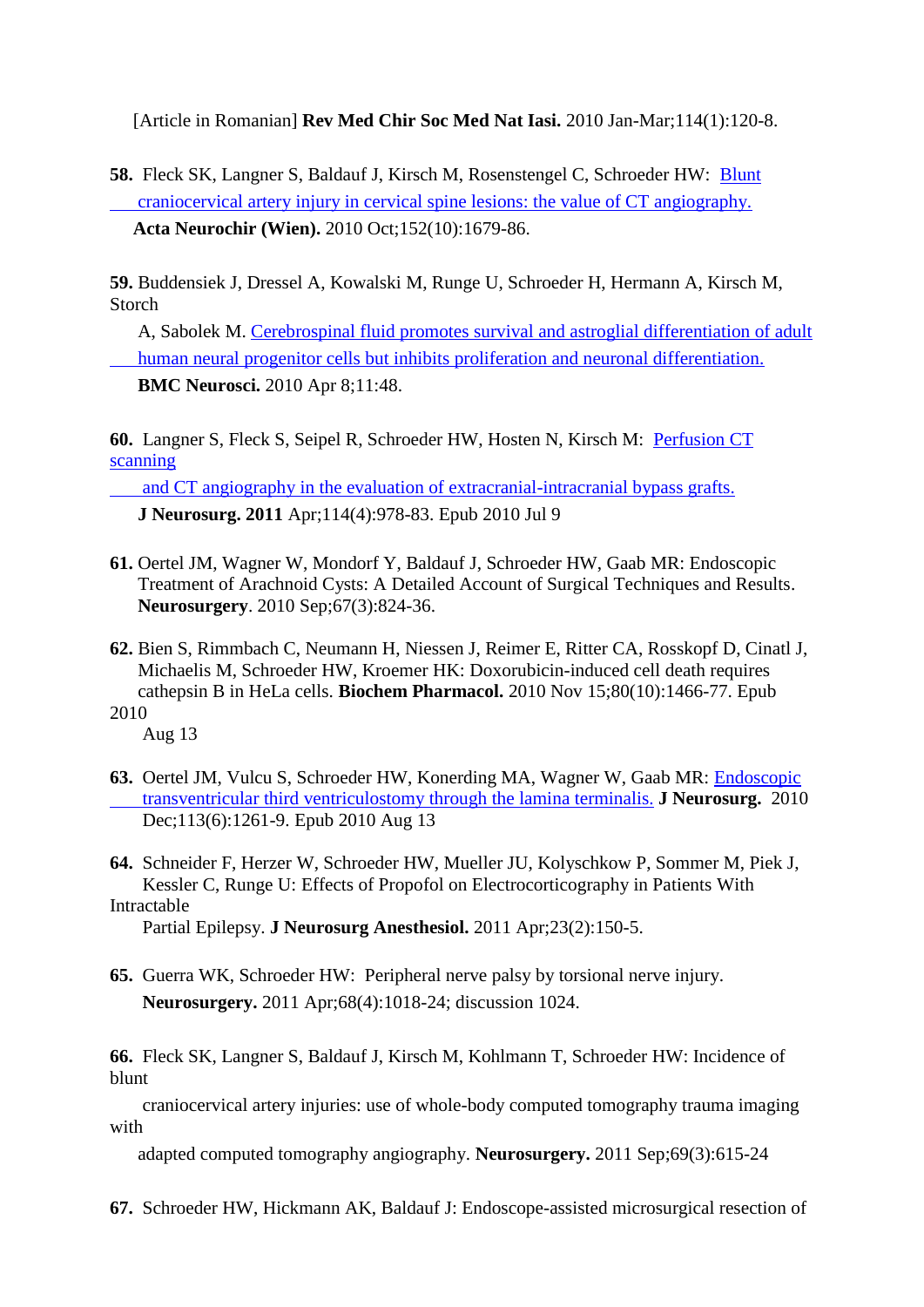skull base meningiomas. **Neurosurg Rev**. 2011 Oct;34(4):441-55. doi: Epub 2011 May 26.

- **68.** von Sarnowski B, Kleist-Welch Guerra W, Kohlmann T, Moock J, Khaw AV, Kessler C, Schminke U, Schroeder HW: Long-term health-related quality of life after decompressive hemicraniectomy in stroke patients with life-threatening space-occupying brain edema.
- **Clin**

 **Neurol Neurosurg.** 2012 Jul;114(6):627-33. doi: 10.1016/j.clineuro.2011.12.026. Epub 2012 Jan 10.

**69.** Hussner J, Ameling S, Hammer E, Herzog S, Steil L, Schwebe M, Niessen J, Schroeder HW,

 Kroemer HK, Ritter CA, Volker U, Bien S. Regulation of Interferon-inducible Proteins by

 Doxorubicin via IFNγ-JAK-STAT Signaling in Tumor Cells. **Mol Pharmacol.** 2012 May;81(5):679-88. doi: 10.1124/mol.111.075994. Epub 2012 Feb 9.

**70.** Schroeder HW. Part I: General Principles and Intraventricular Neuroendoscopy: Endoscopic

 Techniques. **World Neurosurg.** 2013 Feb;79(2 Suppl):S14.e23-8. doi: 10.1016/j.wneu.2012.02.031. Epub 2012 Feb 10

**71.** Schroeder HW. Intraventricular tumors. **World Neurosurg.** 2013 Feb;79(2 Suppl):S17.e15-

9. doi: 10.1016/j.wneu.2012.02.023. Epub 2012 Feb 10

**72.** Fritsch MJ, Schroeder HW: Endoscopic Aqueductoplasty and Stenting. **World Neurosurg.**

2013 Feb;79(2 Suppl):S20.e15-8. doi: 10.1016/j.wneu.2012.02.013. Epub 2012 Feb 10..

- **73.** Decq P, Schroeder HW, Fritsch M, Cappabianca P. : A history of ventricular neuroendoscopy. **World Neurosurg.** 2013 Feb;79(2 Suppl):S14.e1-6. doi: 10.1016/j.wneu.2012.02.034. Epub 2012 Feb 10.
- **74.** Thiele T, Sümnig A, Hron G, Müller C, Althaus K, Schroeder HW, Greinacher A. Platelet transfusion for reversal of dual antiplatelet therapy in patients requiring urgent surgery - a pilot study. **J Thromb Haemost.** 2012 May;10(5):968-71.

**75.** Rottler P, Schroeder HW, Lotze M: Outcome-dependent coactivation of lip and tongue primary somatosensory representation following hypoglossal-facial transfer after peripheral

 facial palsy. **Hum Brain Mapp.** 2012 Nov 5. doi: 10.1002/hbm.22206. [Epub ahead of print]

**76.** Schroeder C, Fleck S, Gaab MR, Schweim KH, Schroeder HW: Why does endoscopic aqueductoplasty fail so frequently? Analysis of cerebrospinal fluid flow after endoscopic third ventriculostomy and aqueductoplasty using cine phase-contrast magnetic resonance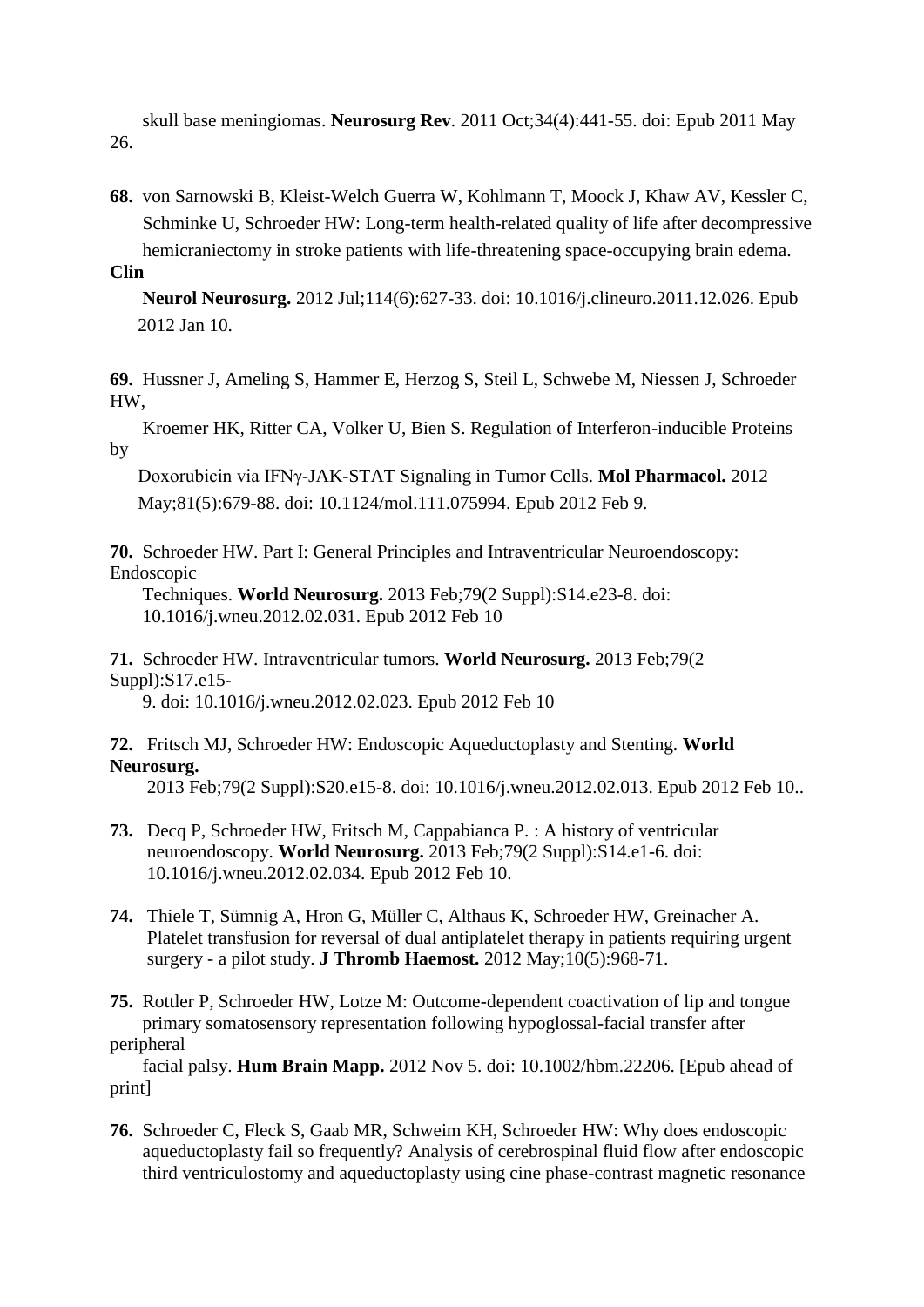imaging. **J Neurosurg.** 2012 Jul;117(1):141-9. doi: 10.3171/2012.3.JNS111926. Epub 2012

May 11.

**77.** Hickmann AK, Langner S, Kirsch M, Baldauf J, Müller C, Khaw A, Schroeder HW: The value of perfusion computed tomography in predicting clinically relevant vasospasm in patients with aneurysmal subarachnoid hemorrhage. **Neurosurg Rev.** 2013 Apr;36(2):267-

78. doi: 10.1007/s1 0143-012-0430-1 . Epub 2012 Oct 27.

- **78.** Krähenbühl AK, Baldauf J, Gaab MR, Schroeder HW: Endoscopic temporal ventriculocisternostomy: an option for the treatment of trapped temporal horns. **J Neurosurg Pediatr.** 2013 May;11(5):568-74. doi: 10.3171/2013.2.PEDS12417. Epub 2013 Mar 22.
- **79.** El Refaee E, Langner S, Baldauf J, Matthes M, Kirsch M, Schroeder HW: Value of 3-D High-resolution Magnetic Resonance Imaging in Detecting the Offending Vessel in Hemifacial Spasm: Comparison with Intraoperative High Definition Endoscopic Visualization. **Neurosurgery.** 2013 Jul;73(1):58-67; discussion 67. doi: 10.1227/01.neu.0000429838.38342.e2
- **80.** Schroeder HW: Success of endoscopic third ventriculostomy: what does really matter? **World Neurosurg**. 2012 Sep-Oct;78(3-4):233-4. doi: 10.1016/j.wneu.2011.11.024. Epub 2011 Nov 25.
- **81.** Di Vincenzo J, Keiner D, Gaab MR, Schroeder HW, Oertel JM: Endoscopic Third Ventriculostomy: Preoperative Considerations and Intraoperative Strategy Based on 300 Procedures. **J Neurol Surg A Cent Eur Neurosurg.** 2014 Jan;75(1):20-30. doi:
- 10.1055/s-

a

0032-1328953. Epub 2013 Jun 3.

**82.** Esposito F, Di Rocco F, Zada G, Cinalli G, Schroeder HW, Mallucci C, Cavallo LM, Decq P.

Chiaramonte C, Cappabianca P.: Intraventricular and skull base neuroendoscopy in 2012:

 global survey of usage patterns and the role of intraoperative neuronavigation. **World Neurosurg.** 2013 Dec;80(6):709-16. doi: 10.1016/j.wneu.2013.05.011. Epub 2013 Jul 10.

**82.** Fleck SK, Wallaschofski H, Rosenstengel C, Matthes M, Kohlmann T, Nauck M, Schroeder

 HW, Spielhagen C: Prevalence of hypopituitarism after intracranial operations not directly

 associated with the pituitary gland. **BMC Endocr Disord.** 2013 Nov 4;13(1):51. [Epub ahead of print]

**83.** Oberstadt MC, Bien-Möller S, Weitmann K, Herzog S, Hentschel K, Rimmbach C, Vogelgesang S, Balz E, Fink M, Michael H, Zeden JP, Bruckmüller H, Werk AN, Cascorbi I,

 Hoffmann W, Rosskopf D, Schroeder HW, Kroemer HK: Epigenetic modulation of the drug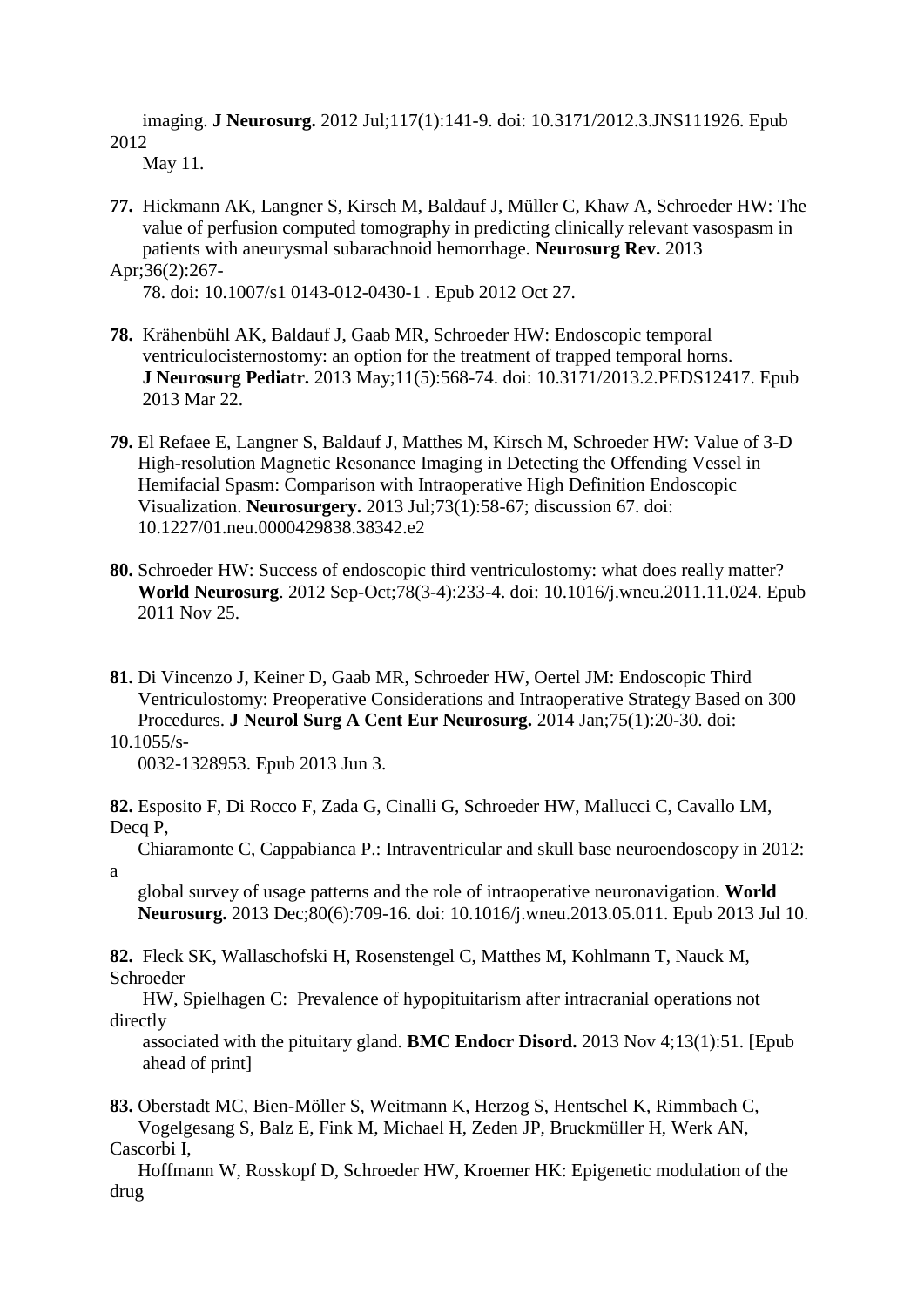resistance genes MGMT, ABCB1 and ABCG2 in glioblastoma multiforme. **BMC Cancer**.

2013 Dec 31;13:617. doi: 10.1186/1471-2407-13-617.

**84.** Manwaring JC1, El Damaty A, Baldauf J, Schroeder HW: The Small Chamber Irrigation Technique (SCIT): A Simple Maneuver for Managing Intraoperative Hemorrhage During Endoscopic Intraventricular Surgery. Neurosurgery. 2014 Sep;10 Suppl 3:375-9; discussion

379, May 23. [Epub ahead of print]

**85.** Damaty AE1, Manwaring JC, Schroeder HW: The guillotine knife: a novel tool for safe endoscopic cutting of intracranial membranes. **J Neurosurg.** 2014 Sep;121(3):719-22.

**86.** Gutenberg A1, Nischwitz MD2, Gunawan B2, Enders C2, Jung K3, Bergmann M4, Feiden W5, Egensperger R6, Keyvani K6, Stolke D7, Sure U7, Schroeder HW8, Warzok R9, Schober R10, Meixensberger J11, Paulus W12, Wassmann H13, Stummer W13, Blumcke I14, Buchfelder M15, van Landeghem FK16, Vajkoczy P17, Günther M18, Bedke J19, Giese A20, Rohde V21, Brück W22, Füzesi L2, Sander B23: Predictive chromosomal clusters of synchronous and metachronous brain metastases in clear cell renal cell carcinoma. **Cancer Genet.** 2014 May;207(5):206-13. doi: 10.1016/j.cancergen.2014.05.004. Epub 2014 May 17.

- **87.** El Refaee E, Matthes M, Schroeder HW.:Microsurgical technique in excision of intramedullary craniocervical ependymomas. Video report. Neurosurg Focus. 2014 Sep;37 Suppl 2:Video 17. doi: 10.3171/2014.V3.FOCUS14391
- **88.** Schroeder HW: Indications and Limitations of the Endoscopic Endonasal Approach for Anterior Cranial Base Meningiomas. **World Neurosurg.** 2014 Dec;82(6S):S81-S85. doi: 10.1016/j.wneu.2014.07.030. Review.
- **89.** Rosenstengel C, Matthes M, Baldauf J, Fleck S, Schroeder H: Hemifacial spasm conservative and surgical treatment options. **Dtsch Arztebl Int** 2012; 109(41): 667−73
- **90.** Jörg Baldauf, Werner Hosemann, and Henry W.S. Schroeder: Endoscopic Endonasal Approach for Craniopharyngiomas. **Neurosurg Clin N Am** 26 (2015) 363–375

**91.** Cornelia Müller, Anett Meschede, Andreas Zinke, Henry W.S. Schroeder, Michael Sabolek:

 Secondary parkinsonism after subdural hematomas: Presynaptic dopaminergic deficit as possible mechanism? **Basal Ganglia** 3 (2013) 171-174

**92.** Bianca Leutzow, Jörn Lange, Andreas Gibb, Henry Schroeder, Andreas Nowak, Michael Wendt, Taras I. Usichenko: Vagal Sensory Evoked Potentials Disappear Under the Neuromuscular Block – An Experimental Study. **Brain Stimulation** 6 (2013) 812-816

**93.** Dengler J, Maldaner N, Bijlenga P, Burkhardt JK, Graewe A, Guhl S, Nakamura M, Hohaus

 C, Kursumovic A, Schmidt NO, Schebesch KM, Wostrack M, Vajkoczy P, Mielke D; Giant

 Intracranial Aneurysm Study Group.: Quantifying unruptured giant intracranial aneurysms by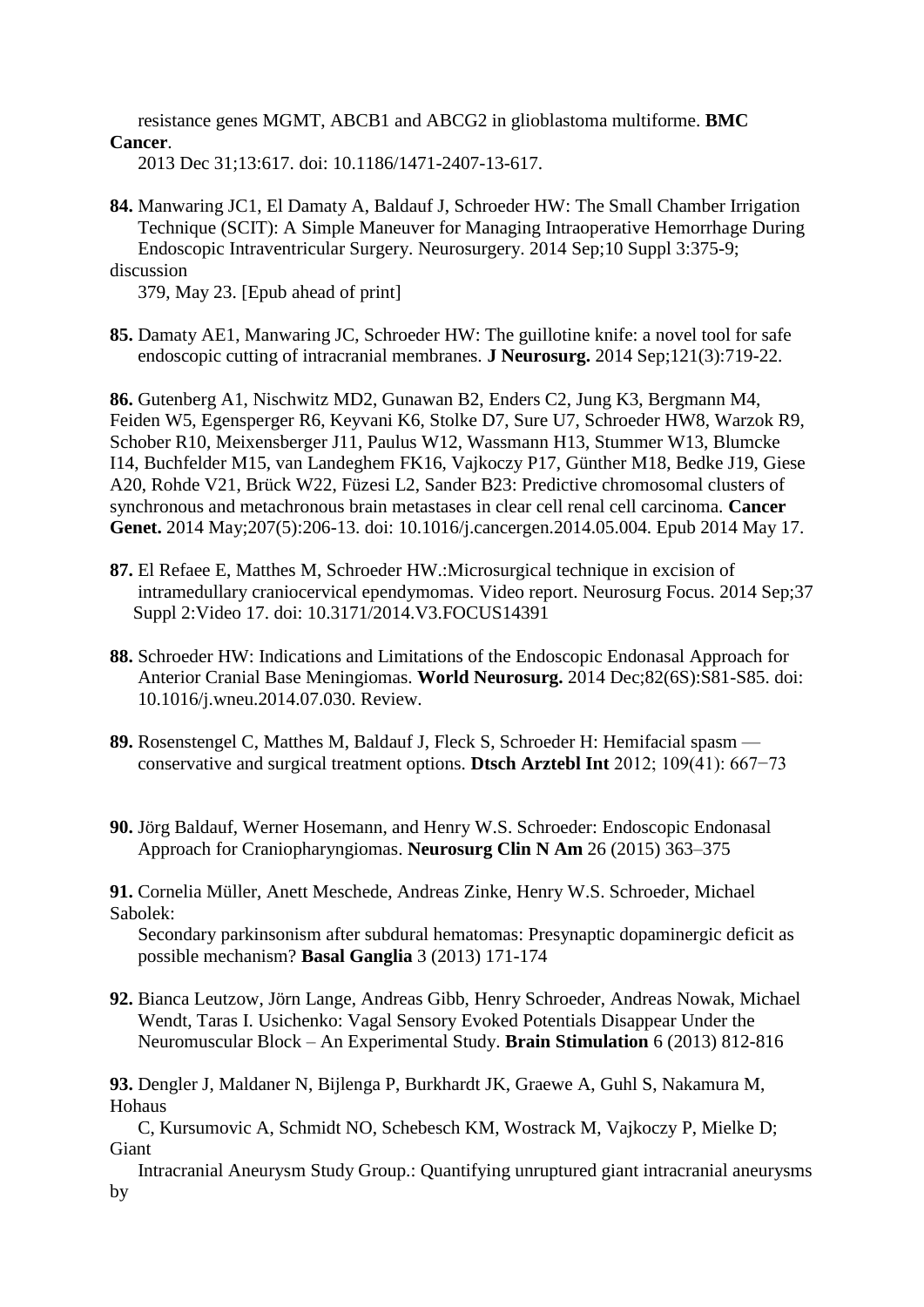measuring diameter and volume--a comparative analysis of 69 cases. **Acta Neurochir (Wien).** 2015 Mar;157(3):361-8; discussion 368

**94.** Dengler J, Maldaner N, Bijlenga P, Burkhardt JK, Graewe A, Guhl S, Hong B, Hohaus C, Kursumovic A, Mielke D, Schebesch KM, Wostrack M, Rufenacht D, Vajkoczy P, Schmidt

 NO; Giant Intracranial Aneurysm Study Group.: Perianeurysmal edema in giant intracranial

 aneurysms in relation to aneurysm location, size, and partial thrombosis. **J Neurosurg.** 2015 Aug;123(2):446-52

**95.** Schwebe M, Ameling S, Hammer E, Monzel JV, Bonitz K, Budde S, Schult K, Oswald S, Scheuch E, Grube M, Poesch A, Budde T, Ewert R, Schroeder HW, Kroemer HK, Bien- Möller S: Protective effects of endothelin receptor A and B inhibitors against doxorubicin induced cardiomyopathy. **Biochem Pharmacol.** 2015 Mar 15;94(2):109-29

**96.** Krähenbühl AK, Baldauf J, Guhl S, Gaab MR, Schroeder HW: Endoscopic Biopsy for Intra-

 and Paraventricular Tumors: Rates of Complications, Mortality, and Tumor Cell Dissemination. **J Neurol Surg A Cent Eur Neurosurg.** 2016 Mar;77(2):93-101

**97.** Schmidt S, Kleist Welch-Guerra W, Matthes M, Baldauf J, Schminke U, Schroeder HW: Endoscopic vs Open Decompression of the Ulnar Nerve in Cubital Tunnel Syndrome: A Prospective Randomized Double-Blind Study. **Neurosurgery.** 2015 Dec;77(6):960-70; discussion 970-1

**98.** Marx S, Fleck SK, El Refaee E, Manwaring J, Vorbau C, Fritsch MJ, Gaab MR, Schroeder

 HW, Baldauf J.: Neuroendoscopic stent placement for cerebrospinal fluid pathway obstructions in adults. **J Neurosurg.** 2016 Sep;125(3):576-84.

**99.** Bien-Möller S, Lange S, Holm T, Böhm A, Paland H, Küpper J, Herzog S, Weitmann K, Havemann C, Vogelgesang S, Marx S, Hoffmann W, Schroeder HW, Rauch BH.: **Expression** 

 of S1P metabolizing enzymes and receptors correlate with survival time and regulate cell migration in glioblastoma multiforme. **Oncotarget. 2016** Mar 15;7(11):13031-46.

**100.** Mueller JU, Baldauf J, Marx S, Kirsch M, Schroeder HW, Pillich DT: Cement leakage in pedicle screw augmentation: a prospective analysis of 98 patients and 474 augmented pedicle screws. **J Neurosurg Spine.** 2016 Mar 4:1-7. [Epub ahead of print]

**101.** El Damaty A, Rosenstengel C, Matthes M, Baldauf J, Schroeder HW.: The value of lateral

 spread response monitoring in predicting the clinical outcome after microvascular decompression in hemifacial spasm: a prospective study on 100 patients. **Neurosurg Rev.** 2016 Jul;39(3):455-66

**102.** Fleck S, Langner S, Rosenstengel C, Kessler R, Matthes M, Müller JU, Langner I, Marx S,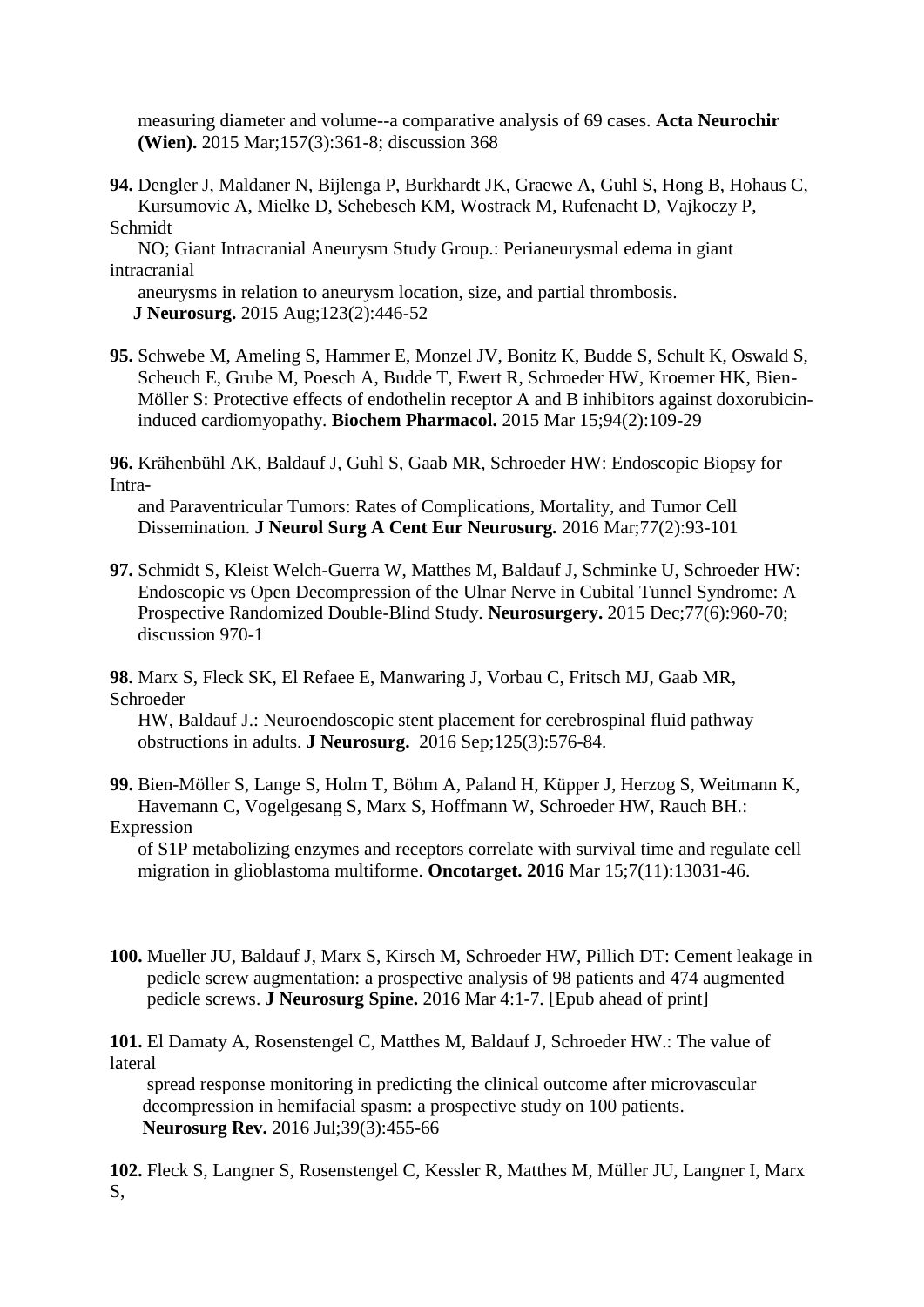Schroeder HW.: 3 Tesla Kinematic MRI of the Cervical Spine for Evaluation of

Adjacent

 Level Disease after Monosegmental Anterior Cervical Discectomy and Arthroplasty: Results

of 2-Year Follow-up". **Spine** (Phila Pa 1976). 2017 Feb 15;42(4):224-231

**103.** Baldauf J, Fritsch MJ, Oertel J, Gaab MR, Schroeder HW: Value of endoscopic third ventriculostomy instead of shunt revision. **Minim Invasive Neurosurg.** 2010 Aug;53(4):159-63.

**104.** El Damaty A, Marx S, Fleck S, Schroeder HW.: Neuroendoscopic Approach to Intracranial

Ependymal Cysts. **World Neurosurg**. 2017 Jan;97:383-389.

**105.** Marx S, Clemens S, Schroeder HW.: The value of endoscope assistance during transcranial

 surgery for tuberculum sellae meningiomas. **J Neurosurg**. 2017 Apr 7:1-8. doi: 10.3171/2016.11.JNS16713. [Epub ahead of print]

**106.** Zeden JP, Müller JU, El Refaee EAM, Schroeder HWS, Pillich D: Neuronavigation and 3D

 fluoroscopy-guided lag screw reduction and osteosynthesis for traumatic spondylolistheses

of the axis: a path worth exploring? **Neurosurg Focus**. 2017 Aug;43(2):E2

**107.** Marx S, El Refaee E, Langner S, Schroeder HWS: Four-hand suction-irrigation technique

 leads to gross total resection and long-term-progression free survival in fourth ventricular ependymoma. **World Neurosurg**. 2017 Aug 10. pii: S1878-8750(17)31305-0. doi: 10.1016/j.wneu.2017.08.008. [Epub ahead of print]

**108.** Baschin M, Selleng S, Zeden JP, Westphal A, Kohlmann T, Schroeder HW, Greinacher A,

 Thiele T.: Platelet transfusion to reverse antiplatelet therapy before decompressive surgery in

patients with intracranial haemorrhage. **Vox Sang**. 2017 Aug 14. doi:

10.1111/vox.12542.

[Epub ahead of print]

**109.** Pillich D, El Refaee E, Mueller JU, Safwat A, Schroeder HWS, Baldauf J.: Syringomyelia

 associated with cervical spondylotic myelopathy causing canal stenosis. A rare association.

**Neurol Neurochir Pol.** 2017 Nov - Dec;51(6):471-475. doi:

10.1016/j.pjnns.2017.08.002.

Epub 2017 Aug 14.

**110.** El Damaty A, Rosenstengel C, Matthes M, Baldauf J, Dziemba O, Hosemann W, Schroeder

 HWS: A New Score to Predict the Risk of Hearing Impairment After Microvascular Decompression for Hemifacial Spasm. **Neurosurgery.** 2017 Nov 1;81(5):834-843. doi: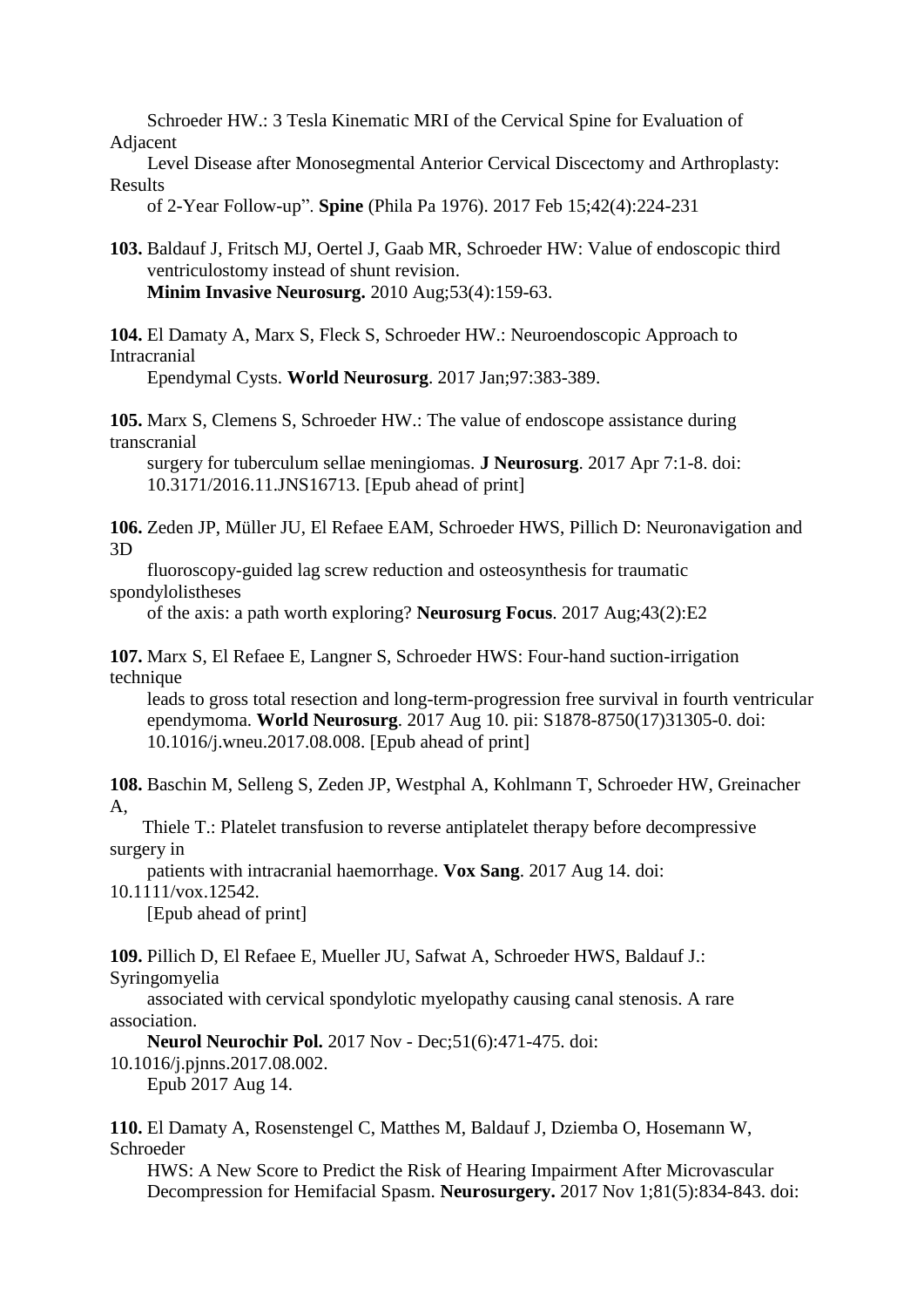10.1093/neuros/nyx111.

**111.** Nowak S, Rehberg S, Schroeder HWS, Fleck S. Pupillary dilatation associated with volatile

 anaesthetics: a small case series. **Br J Anaesth.** 2017 Jul 1;119(1):169-170. doi: 10.1093/bja/aex183. No abstract available.

**112.** Matthes M, Pillich DT, El Refaee E, Schroeder HWS, Müller JU.: Heat Generation During

 Bony Decompression of Lumbar Spinal Stenosis Using a High-Speed Diamond Drill with or

 without Automated Irrigation and an Ultrasonic Bone-Cutting Knife: A Single-Blinded Prospective Randomized Controlled Study. **World Neurosurg**. 2017 Dec 8. pii: S1878- 8750(17)32105-8. doi: 10.1016/j.wneu.2017.11.172. [Epub ahead of print]

**113.** Marx S, El Damaty A, Manwaring J, El Refaee E, Fleck S, Fritsch M, Gaab MR, Schroeder

 HWS, Baldauf J.: Endoscopic Third Ventriculostomy before Posterior Fossa Tumor Surgery

in Adult Patients. **J Neurol Surg A Cent Eur Neurosurg.** 2018 Mar;79(2):123-129

**114.** Nowak S, Müller J, Schroeder HWS, Müller JU.: Incidence of unexpected positive histology

 in kyphoplasty. **Eur Spine J.** 2018 Jan 5. doi: 10.1007/s00586-017-5458-z. [Epub ahead of

print]

**115.** Refaee EE, Rosenstengel C, Baldauf J, Pillich DT, Matthes M, Schroeder HWS.: Microvascular Decompression for Patients With Hemifacial Spasm Associated With Common Trunk Anomaly of the Cerebellar Arteries-Case Study and Review of

### Literature.

**Oper Neurosurg (Hagerstown).** 2018 Feb 1;14(2):121-127. doi: 10.1093/ons/opx105

**116.** Baschin M, Selleng S, Hummel A, Diedrich S, Schroeder HW, Kohlmann T, Westphal A,

 Greinacher A, Thiele T.: Preoperative platelet transfusions to reverse antiplatelet therapy for

 urgent non-cardiac surgery: an observational cohort study. **J Thromb Haemost.** 2018 Apr;16(4):709-717. doi: 10.1111/jth.13962. Epub 2018 Feb 28

**117.** Marx S, Reinfelder M, Matthes M, Schroeder HWS, Baldauf J.: Frequency and treatment of

 hydrocephalus prior to and after posterior fossa tumor surgery in adult patients. **Acta Neurochir (Wien).** 2018 Feb 17. doi: 10.1007/s00701-018-3496-x. [Epub ahead of print]

**118.** Marx S, Baldauf J, Matthes M, Gaab MR, Schroeder HWS: Long-term reliability of neuroendoscopic aqueductoplasty in idiopathic aqueductal stenosis-related hydrocephalus.

**Neurosurgery.** 2019 Jul 1;85(1):91-95.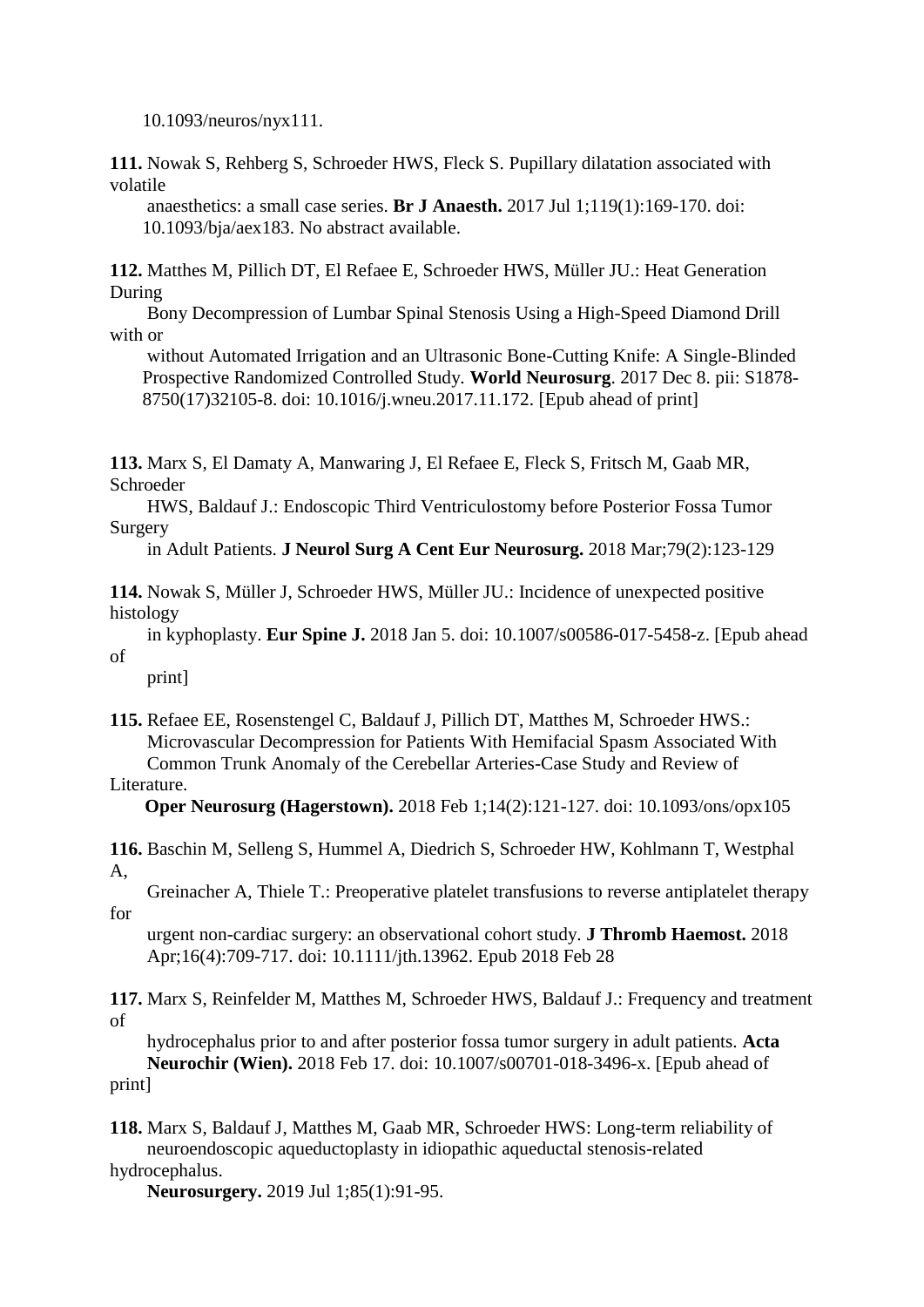**119.** Bien-Möller S, Balz E, Herzog S, Plantera L, Vogelgesang S, Weitmann K, Seifert C, Fink

 MA, Marx S, Bialke A, Venugopal C, Singh SK, Hoffmann W, Rauch BH, Schroeder HWS:

 Association of Glioblastoma Multiforme Stem Cell Characteristics, Differentiation, and Microglia Marker Genes with Patient Survival. **Stem Cells Int.** 2018 Jan 17;2018:9628289

**120.** El Refaee E, Fleck S, Matthes M, Schroeder HWS: Endoscopic Endonasal Transmaxillary

 Transshpenoidal Approach for Excision of a Superior Orbital Fissure-Cavernous Sinus Meningioma: 2-Dimensional Operative Video. **Oper Neurosurg (Hagerstown).** 2018

Apr

28. doi: 10.1093/ons/opy093. [Epub ahead of print]

**121.** Marx S, Splittstöhser M, Kinnen F, Moritz E, Joseph C, Paul S, Paland H, Seifert C, Marx

 M, Böhm A, Schwedhelm E, Holzer K, Singer S, Ritter CA, Bien-Möller S, Schroeder HWS, Rauch BH: Platelet activation parameters and platelet-leucocyte-conjugate formation

 in glioblastoma multiforme patients. **Oncotarget.** 2018 May 25;9(40):25860-25876. doi: 10.18632/oncotarget.25395. eCollection 2018 May 25.

**122.** Oertel J, Linsler S, Csokonay A, Schroeder HWS, Senger S: Management of severe intraoperative hemorrhage during intraventricular neuroendoscopic procedures: the dry

field

technique. **J Neurosurg.** J Neurosurg. 2018 Sep 1:1-9. doi: 10.3171/2018.4.JNS172537

**123.** Nowak S, Bollmann T, Rosenstengel C, Rathmann E, Ribback S, Ewert R, Schroeder HWS:

 Voriconazole as mono-therapy in orbitofrontal erosive aspergillosis without gross total resection: A case report and review of literature. **Clin Neurol Neurosurg.** 2018 Sep;172:93-

95.

**124.** Ezzat AAM, Soliman MAR, Hasanain AA, Thabit MA, Elshitany H, Kandel H, Abdel-Bari

 SH, Ghoul AMF, Abdullah A, Alsawy MFM, Ghaleb AA, Al Menabbawy A, Marei AA, El

 Razik BA, Schroeder HWS, Marx S, Zohdi A, El Refaee E: Migration of the Distal Catheter

 of Ventriculoperitoneal Shunts in Pediatric Age Group: Case Series. **World Neurosurg.** 2018 Jul 19. pii: S1878-8750(18)31551-1.

**125.** Müller J, Müller JU, Koppe T, Nowak S, Schroeder HWS, Baldauf J: A radiological and anatomic examination of intralaminar screws in the thoracic spine-a theoretical feasibility

 study. **Acta Neurochir (Wien).** 2018 Sep 21. doi: 10.1007/s00701-018-3678-6. [Epub ahead of print]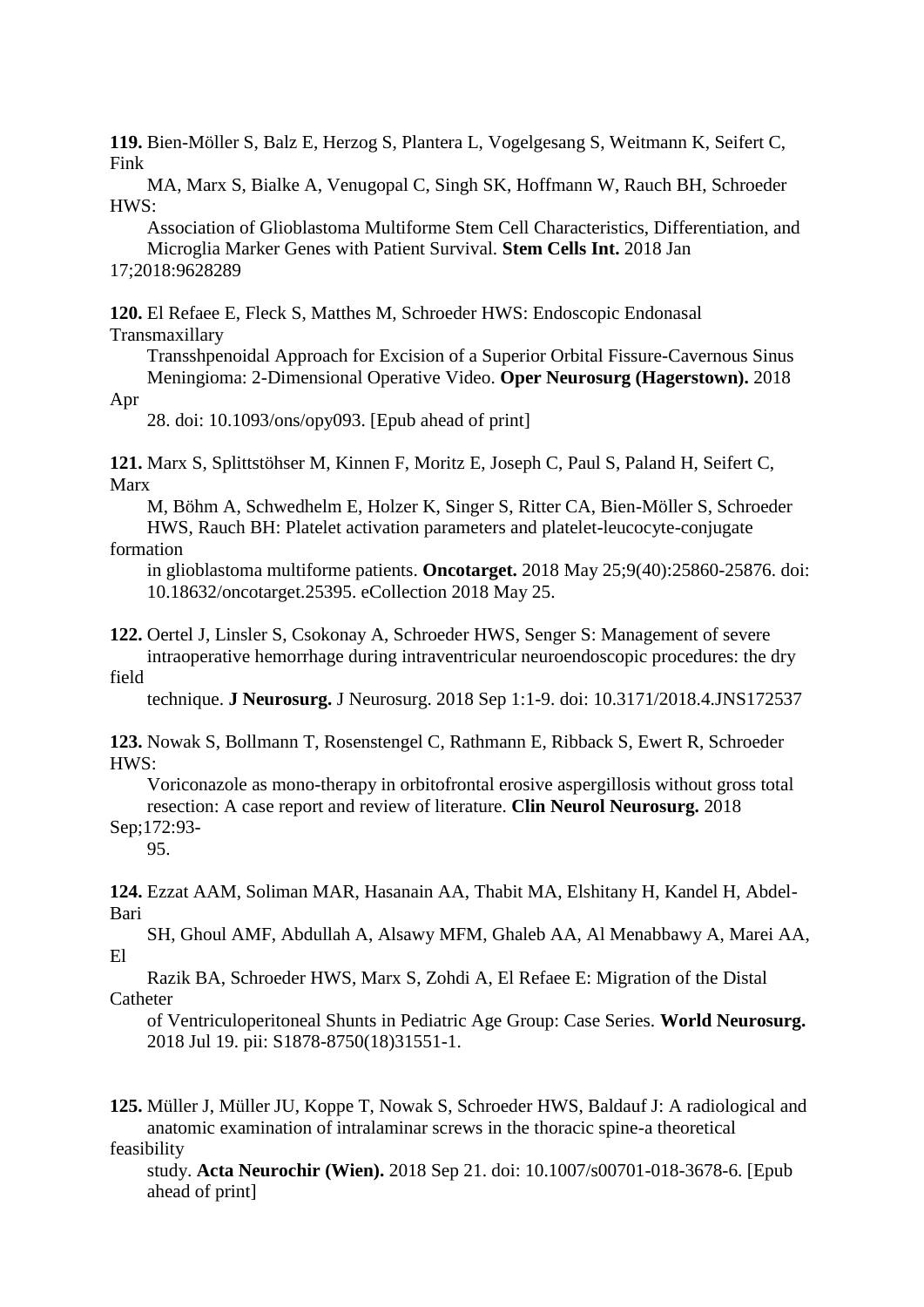- **126.** Nowak S, Schroeder HWS, Fleck S.: Hemopatch® as a new dural sealant: A clinical observation. **Clin Neurol Neurosurg.** 2019 Jan;176:133-137. doi: 0.1016/j.clineuro.2018.12.009. Epub 2018 Dec 11.
- **127.** Hasanain AA, Abdullah A, Alsawy MFM, Soliman MAR, Ghaleb AA, Elwy R, Ezzat AAM, Al Menabbawy A, Marei AA, Abd El Razik B, El Hamaky MI, Schroeder HWS, Fleck S, El Damaty A, Marx S, Nowak S, Baldauf J, Zohdi A, El Refaee EA.: Incidence of

 and Causes for Ventriculoperitoneal Shunt Failure in Children Younger Than 2 Years: A Systematic Review. **J Neurol Surg A Cent Eur Neurosurg.** 2019 Jan;80(1):26-33.

**128.** Vorbau C, Baldauf J, Oertel J, Gaab MR, Schroeder HWS.: Long-Term Results After Endoscopic Resection of Colloid Cysts. **World Neurosurg.** 2019 Feb;122:e176-e185. doi:

10.1016/j.wneu.2018.09.190. Epub 2018 Oct 5.

**129.** El Refaee E, Langner S, Marx S, Rosenstengel C, Baldauf J, Schroeder HWS.: Endoscope-Assisted Microvascular Decompression for the Management of Hemifacial Spasm Caused by Vertebrobasilar Dolichoectasia. **World Neurosurg.** 2019 Jan;121:e566-

e575.

**130.** Kinnen F, Fleck SK, Baldauf J, Hans V, Daeschlein G, Rathmann E, Schroeder HWS, Marx

 S.: Primary leptomeningeal melanocytic tumors of the spine: report of two cases and review

 of the literature.**World Neurosurg.** 2019 Jan 17. pii: S1878-8750(19)30096-8. doi: 10.1016/j.wneu.2019.01.015. [Epub ahead of print]

**131.** Fink MA, Paland H, Herzog S, Grube M, Vogelgesang S, Weitmann K, Bialke A, Hoffmann

 W, Rauch BH, Schroeder HWS, Bien-Möller S.: L-Carnitine Mediated Tumor Cell Protection and Poor Patient Survival Associated with OCTN2 Overexpression in Glioblastoma Multiforme. **Clin Cancer Res.** 2019 Jan 22. pii: clincanres.2380.2018. doi: 10.1158/1078-0432.CCR-18-2380. [Epub ahead of print]

- **132.** Baldauf J, Rosenstengel C, Schroeder HWS.: Nerve Compression Syndromes in the Posterior Cranial Fossa. **Dtsch Arztebl Int.** 2019 Jan 25;116(4):54-60. doi: 10.3238/arztebl.2019.0054.
- **133.** Marx S, Xiao Y, Baschin M, Splittstöhser M, Altmann R, Moritz E, Jedlitschky G, Bien- Möller S, Schroeder HWS, Rauch BH: The Role of Platelets in Cancer Pathophysiology: Focus on Malignant Glioma. **Cancers (Basel).** 2019 Apr 22;11(4). pii: E569. doi: 10.3390/cancers11040569. Review
- **134.** El Damaty A, Fleck S, Matthes M, Baldauf J, Schroeder HWS.: Pineal cyst without hydrocephalus: clinical presentation and postoperative clinical course after infratentorial supracerebellar resection. **World Neurosurg.** 2019 May 30. pii: S1878-8750(19)31477-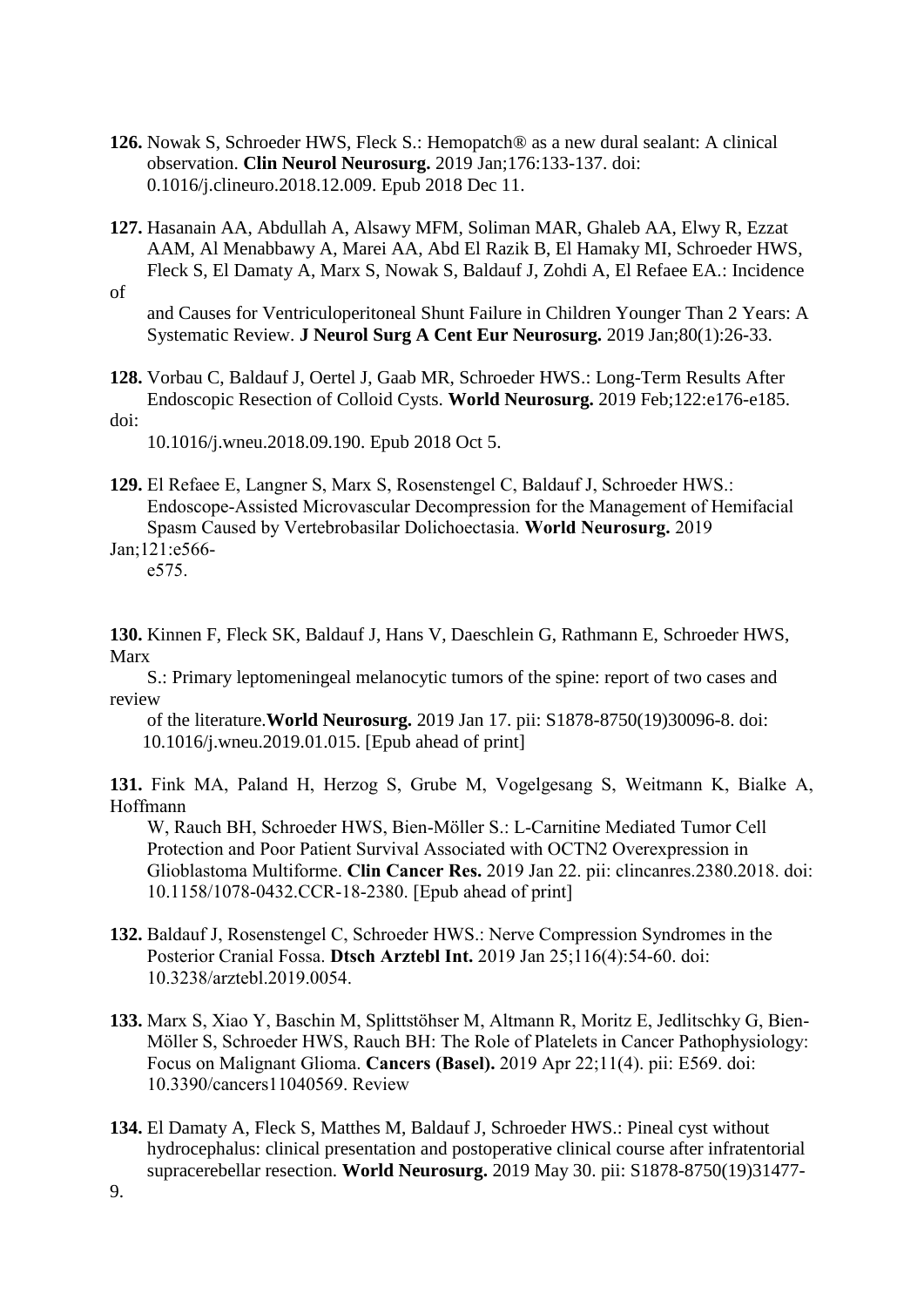doi: 10.1016/j.wneu.2019.05.200. [Epub ahead of print]

**135.** Fleck S, Marx S, Bobak C, Richter V, Nowak S, Rafaee EE, Siebert N, Ehlert K, Schroeder

 HWS, Lode HN: Neuroblastoma with intracerebral metastases and the need for neurosurgery: a single-center experience. **J Neurosurg Pediatr.** 2019 Oct 11:1-6

**136.** El Refaee E, Marx S, Rosenstengel C, Baldauf J, Schroeder HWS: Arachnoid bands and venous compression as rare causes of hemifacial spasm: analysis of etiology in 353

**Acta Neurochir (Wien).** 2020 Jan;162(1):211-219.

**137.** Much CD, Schwefel K, Skowronek D, Shoubash L, von Podewils F, Elbracht M, Spiegler S,

 Kurth I, Flöel A, Schroeder HWS, Felbor U, Rath M: Novel Pathogenic Variants in a Cassette Exon of CCM2 in Patients With Cerebral Cavernous Malformations. **Front Neurol.** 2019 Nov 20;10:1219. doi: 10.3389/fneur.2019.01219. eCollection 2019.

#### **2. Übersichtsarbeiten**

patients.

-

- **1.** H. W. S. Schroeder und M. R. Gaab: Aktuelle Aspekte der Behandlung von traumatischen Nervenläsionen. **Ärzteblatt M/V 4** (1994) 334 - 344
- **2.** M. R. Gaab und H. W. S. Schroeder: Minimal invasive Neurochirurgie: Derzeitiger Stand und

zukünftige technische Anforderungen. **Biomed Tech Suppl 39** (1994) 370-371

- **3.** W.-R. Niendorf, M. R. Gaab, H. W. S. Schroeder und J.-U. Müller: Die operative Therapie des Bandscheibenvorfalls. **Ärzteblatt M/V 5** (1995) 592-605
- **4.** M. R. Gaab und H. W. S. Schroeder: Neuroendoskopie und endoskopische Neurochirurgie

Minimal invasive Neurochirurgie. **Ärzteblatt M/V 6** (1996) 576-580

**5.** H. M. Junge, J.-U. Müller, H. W. S. Schroeder und M. R. Gaab: Die neurochirurgische Behandlung der Trigeminusneuralgie. **Ärzteblatt M/V 9** (1999) 128 - 137

**6.** H. W. S. Schroeder und M. R. Gaab: Minimal invasive Chirurgie – Aktuelle Entwicklungen aus der Sicht des Neurochirurgen. **Med Rev** 3/2001 12-13

- **7.** C. Müller, H. W. S. Schroeder**:** Operation der Hirnblutung (ICB) bei älteren Patienten Sinnvoll oder Unsinn? **J Anästh Intensiv 12** (2005) 21 - 22
- **8.** J. U. Müller, W. Kleist-Welch-Guerra, H. W. S. Schroeder**:** Dekompressionstrepanation und

andere besondere operative Verfahren. **J Anästh Intensiv 12** (2005) 46 – 47

**9.** Müller J-U, Kleist-Welch Guerra W, Schroeder H W S. Dekompressionstrepanation und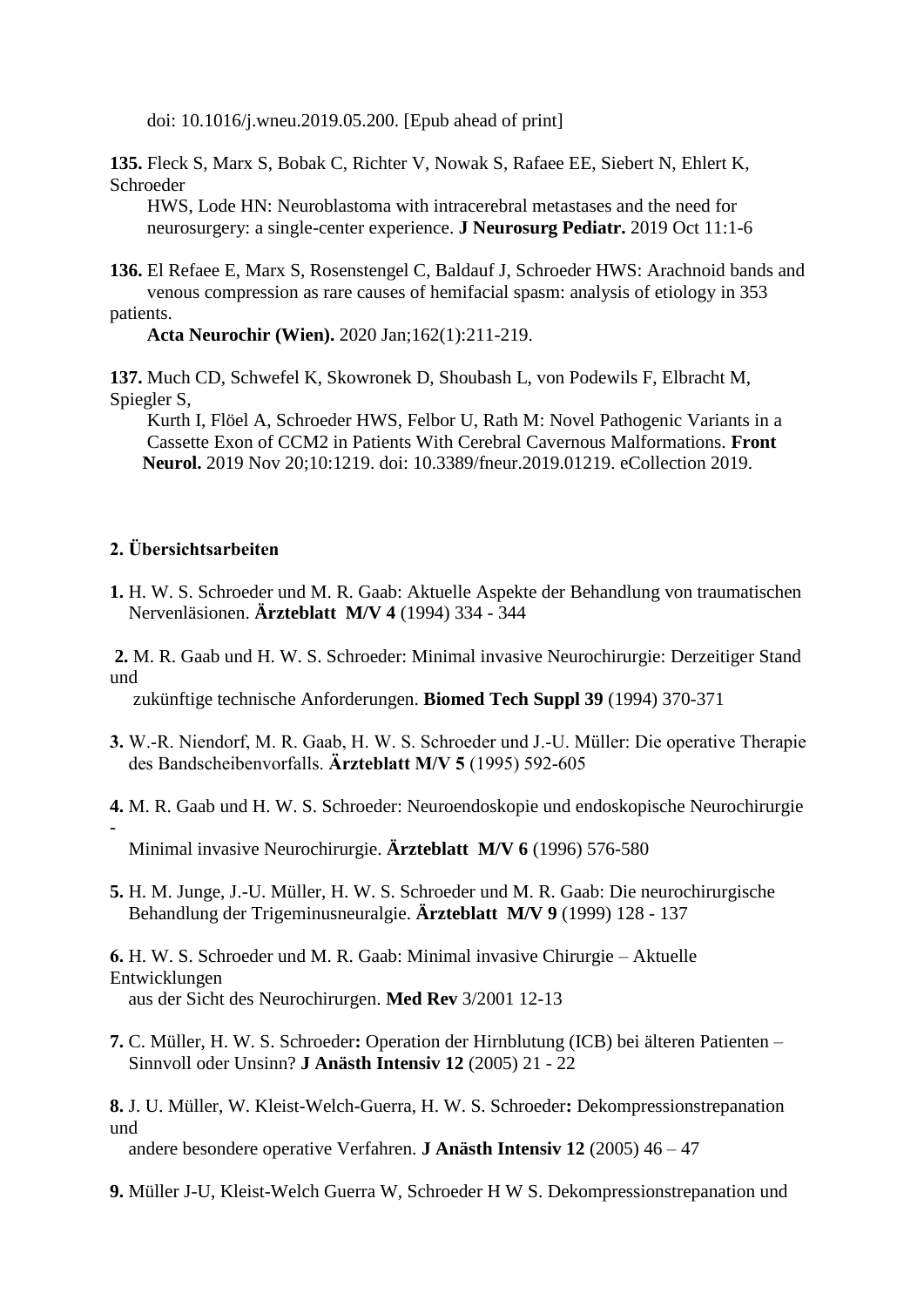andere besondere operative Verfahren . **J Anästh Intensivmed** 2005, 12:46-47

- **10.** Müller C, Schroeder H W S. Operation der Hirnblutung (ICB) bei älteren Patienten Sinnvoll oder Unsinn? **. J Anästh Intensivmed** 2005, 12:21-22
- **11.** J. Oertel, M. R. Gaab und H. W. S. Schroeder: Die endoskopische Operation des Karpal tunnelsyndroms: Eine Alternative zur offenen Operation? **Ärzteblatt M/V 16** (2006) 10- 13
- **12.** H. W. S. Schroeder und W. Hosemann: Endoskopisch-assistierte Schädelbasischirurgie. **Ärzteblatt M/V 16** (2006) 10-13
- **13.** C. Müller, HWS Schroeder, M. Kirsch: Operative Therapie der intrazerebralen Blutung (ICB)

bei älteren und alten Patienten **. Ärzteblatt M/V 17** (2007) 156-160

- **14.** Langner S, Schroeder HW, Hosten N, Kirsch M.: Diagnosing neurovascular compression syndromes. **Rofo.** 2012 Mar;184(3):220-8. Epub 2011 Dec 16
- **15.** W. Hosemann, H. W. S. Schroeder: Rhino-Neurochirurgie. **Laryngorhinootologie**. 2015 Mar;94 Suppl 1:S153-205.
- **16.** W. Hosemann, H. W. S. Schroeder: Comprehensive review on rhino-neurosurgery. **GMS Curr Top Otorhinolaryngol Head Neck Surg. 2015 Dec 22;14**
- **17.** Schroeder HW. Transcranial endoscope-assisted skullbase surgery posterior fossa. **INS** 2013;1(1):5–13

#### **3. Buchkapitel**

**1.** G. Lang und H. Schroeder: Subarachnoidalblutung. In: H. Reddemann, A. H. Sutor (Hrsg.): **Akute Blutung als Notfall im Kindesalter**, Springer, Berlin, 1992, S. 93-100

**2.** M. R. Gaab and H. W. S. Schroeder: Endoscopy for intraventricular lesions. In: W. A. King,

 J. G. Frazee, A. A. F. De Salles (Eds.): **Endoscopy of the central and peripheral nervous** 

 **system**, Thieme, New York, 1998, pp 68-77

**3.** M. R. Gaab and H. W. S. Schroeder: Arachnoid cysts. In: W. A. King, J. G. Frazee, A. A. F.

 De Salles (Eds.): **Endoscopy of the central and peripheral nervous system**, Thieme, New York, 1998, pp 137-147

**4.** H. W. S. Schroeder and M. R. Gaab: Endoscopic management of intracranial arachnoid cysts.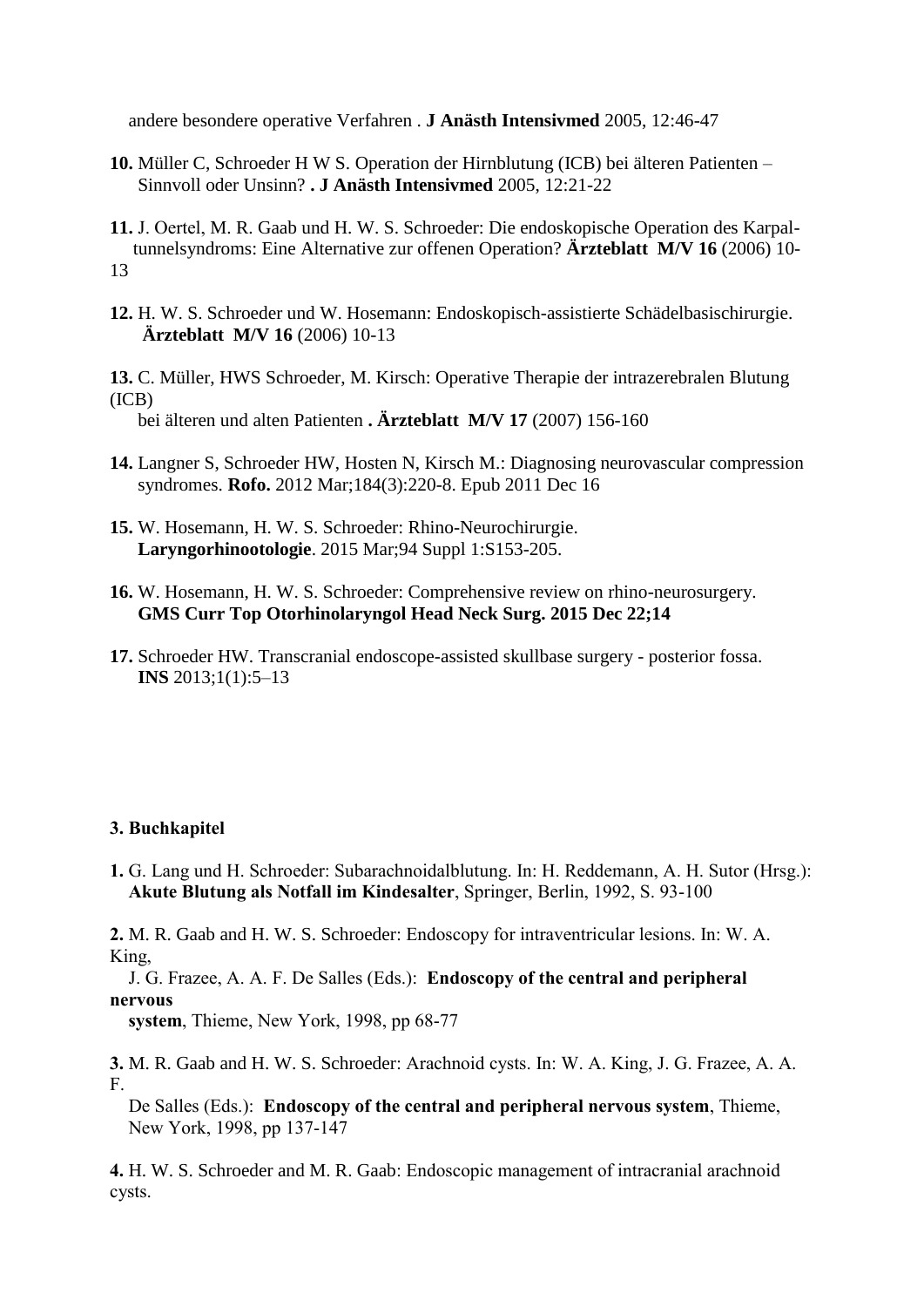In: D. Hellwig and B. L. Bauer (Eds.): **Minimally invasive techniques for neurosurgery**, Springer, Berlin, 1998, pp 101-105

**5.** M. R. Gaab and H. W. S. Schroeder: Neuroendoscopic treatment of intraventricular tumors. In: D. F. Jimenez, (Ed): **Intracranial Endoscopic Neurosurgery**, Neurosurgical Topics, AANS, 1998, pp 171-183

**6.** H. W. S. Schroeder and M. R. Gaab: Neuroendoscopic treatment of arachnoid cysts. In: D. F.

 Jimenez, (Ed): **Intracranial Endoscopic Neurosurgery**, Neurosurgical Topics, AANS, 1998,

pp 111-123

**7.** M. R. Gaab und H. W. S. Schroeder: Nervenkompressionssyndrome. Pschyrembel - Therapeutisches Wörterbuch, de Gruyter, Berlin, 1999, S. 500-503

**8.** M. R. Gaab und H. W. S. Schroeder: Nervenlähmung, traumatische periphere. Pschyrembel -

Therapeutisches Wörterbuch, de Gruyter, Berlin, 1999, S. 503-504

- **9.** M. R. Gaab und H. W. S. Schroeder: Neuroendoskopie und endoskopische Neurochirurgie. In: L. Koslowski, K.-A. Bushe, Th. Junginger, und K. Schwemmle (Eds.): **Die Chirurgie**, Schattauer, Stuttgart, 1999, S. 331-334
- **10.** H. W. S. Schroeder und M. R. Gaab: Postoperative Überwachung Endoskopische intrakranielle Eingriffe. In: J. Piek, A. Unterberg (Hrsg): **Grundlagen**

### **neurochirurgischer**

 **Intensivmedizin**, Zuckschwerdt, München, 1999, S. 433-437

**11.** M. R. Gaab and H. W. S. Schroeder: Neuroendoscopic approach to intraventricular tumors.

 In: H. H. Schmidek (Ed.): **Schmidek & Sweet Operative neurosurgical techniques: indications, methods, and results**, Saunders, Philadelphia, 2000, pp 876-890

**12.** H. W. S. Schroeder: Historische Entwicklung der endoskopischen Neurochirurgie. In: Deutsche Gesellschaft für Neurochirurgie (Hrsg.): **Neurochirurgie in Deutschland: Geschichte und Gegenwart - 50 Jahre Deutsche Gesellschaft für Neurochirurgie,** Blackwell Wissenschaft, Berlin, 2001, S. 279-284

**13.** M. R. Gaab, H. W. S. Schroeder and J. Oertel: Neuroendoscopic approach to intraventricular

 tumors. In: H. H. Schmidek (Ed.): **Schmidek & Sweet Operative neurosurgical techniques: indications, methods, and results**, Saunders, Philadelphia, 2006, pp 739- 752

**14.** H. W. S. Schroeder, J. Baldauf, J. Oertel, and M. R. Gaab: Manejo endoscópico de quistes

 intra y paraventriculares. In: C. Gagliardi, G. F. Molina, and L. M. Cuello (Eds.): **Technicas** 

 **Actuales en Neurocirugia endoscopica**, Editiones De La Guadalupe, Buenos Aires, 2007, pp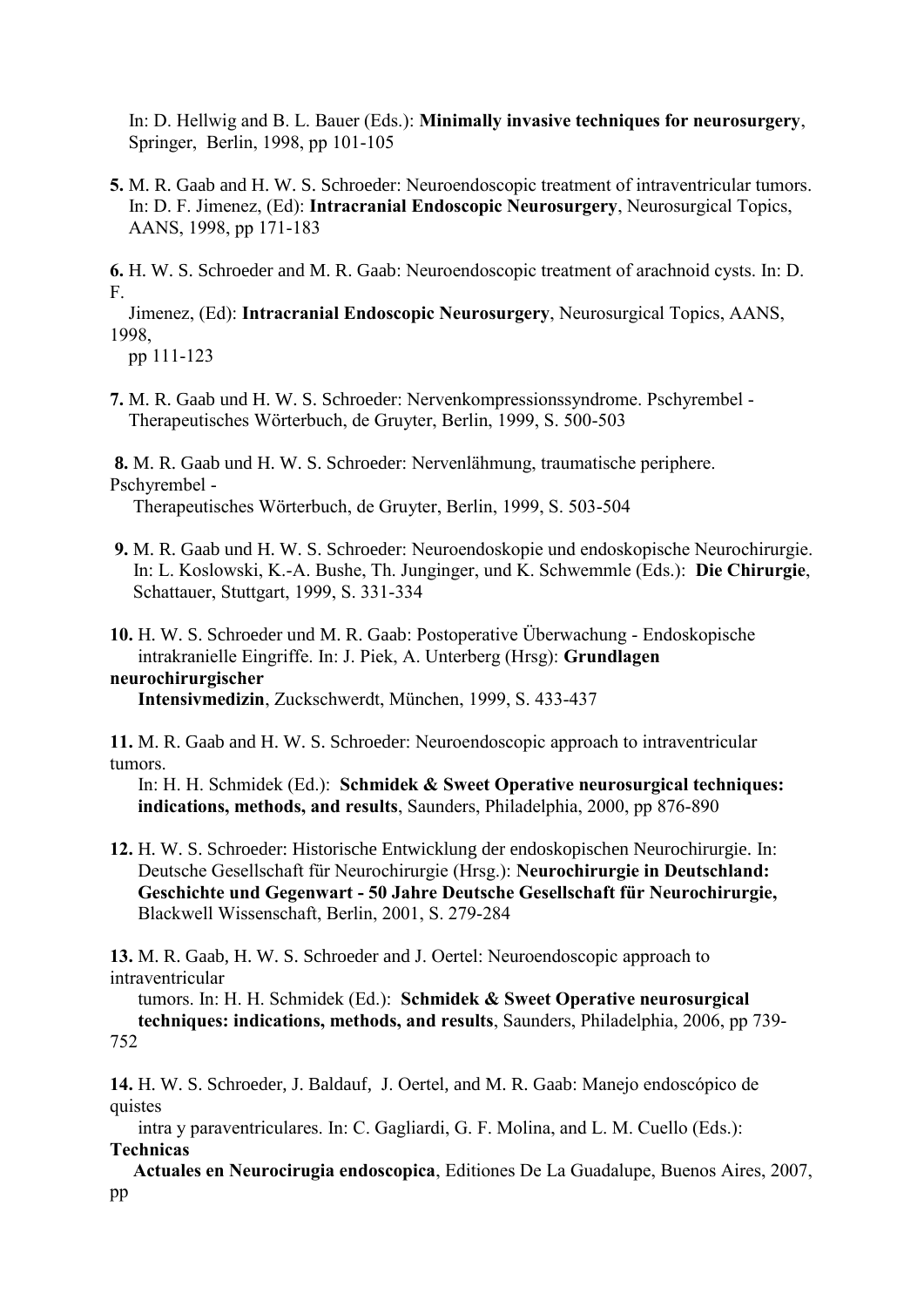145-154

**15.** H. W. S. Schroeder: Arachnoid cysts. In: M. Sindou (Ed.): **Neurosurgical Handbook**, Saunders, Philadelphia, 2009, pp 739-752

**16.** H. W. S. Schroeder: Current status and future developments of neuroendoscopically assisted

neurosurgery. In: S. Sgouros (Ed.): **Neuroendoscopy**, Springer, Berlin, 2014, pp 65-80

**17.** Steffen Fleck, J örg Baldauf, and Henry W. S. Schroeder: Endoscopic third ventriculostomy:

 indications, technique, outcome, and complications. In: Daniele Rigamonti (Ed.): **Adult Hydrocephalus**, Cambridge University Press, Cambridge, 2014, pp 214-227

**18.** Henry W. S. Schroeder: Endoskopische Carpaltunnelspaltung - biportale Technik. In: A. Assmus, G. Antoniadis (Eds.): **Nervenkompressionssyndrome**, Springer, Heidelberg,

2015,

pp 253-268

**19.** Christian Rosenstengel und Henry W. S. Schroeder: Hemispasmus facialis. In: Dag Moskopp

 und Hansdetlef Wassmann (Eds.): **Neurochirurgie - Handbuch für die Weiterbildung und** 

 **interdisziplinäres Nachschlagewerk,** Schattauer, Stuttgart, 2015, pp 671-674

**20.** M. J. Fritsch and H. W. S. Schroeder: Aqueductoplasty and Stenting. In: J. G. Torres-Corzo,

 L. Rangel-Castilla, P. Nakaji (Eds.): **Neuroendoscopic Surgery**, Thieme, New York, 2016,

pp 233-240

- **21.** H. W. S. Schroeder: Supraorbital Approach. In: P. Cappabianca, L. M. Cavallo, O. de Divitiis, F. Esposito (Eds.): **Midline Skull Base Surgery**, Springer, Heidelberg, 2016, pp 253-268
- **22.** H. W. S. Schroeder: Endoscope-Assisted Microsurgery. In: A. Cohen (Ed.): **Pediatric Neurosurgery Tricks of the Trade**, Thieme, New York, 2016, pp 853-859
- **23.** H. W. S. Schroeder: Intracranial epidermoids. In: A. Cohen (Ed.): **Pediatric Neurosurgery Tricks of the Trade**, Thieme, New York, 2016, pp 505-520
- **24.** S. Fleck and H. W. S. Schroeder: Aqueductoplasty and Aqueductal Stenting. In: G. Cinalli, M. Ozek, and C. Sainte-Rose (Eds.): **Pediatric hydrocephalus**, 2. Ed. Springer Nature Switzerland AG 2018, pp 3-26
- **25.** S. Marx and H. W. S. Schroeder: Olfactory Groove Meningiomas: Keyhole Craniotomy. In: James J. Evans, Tyler J. Kenning, Christopher Farrell,Varun R. Kshettry (Eds.): **Endoscopic and Keyhole Cranial Base Surgery**, Springer International, Cham, 2019, pp 208-216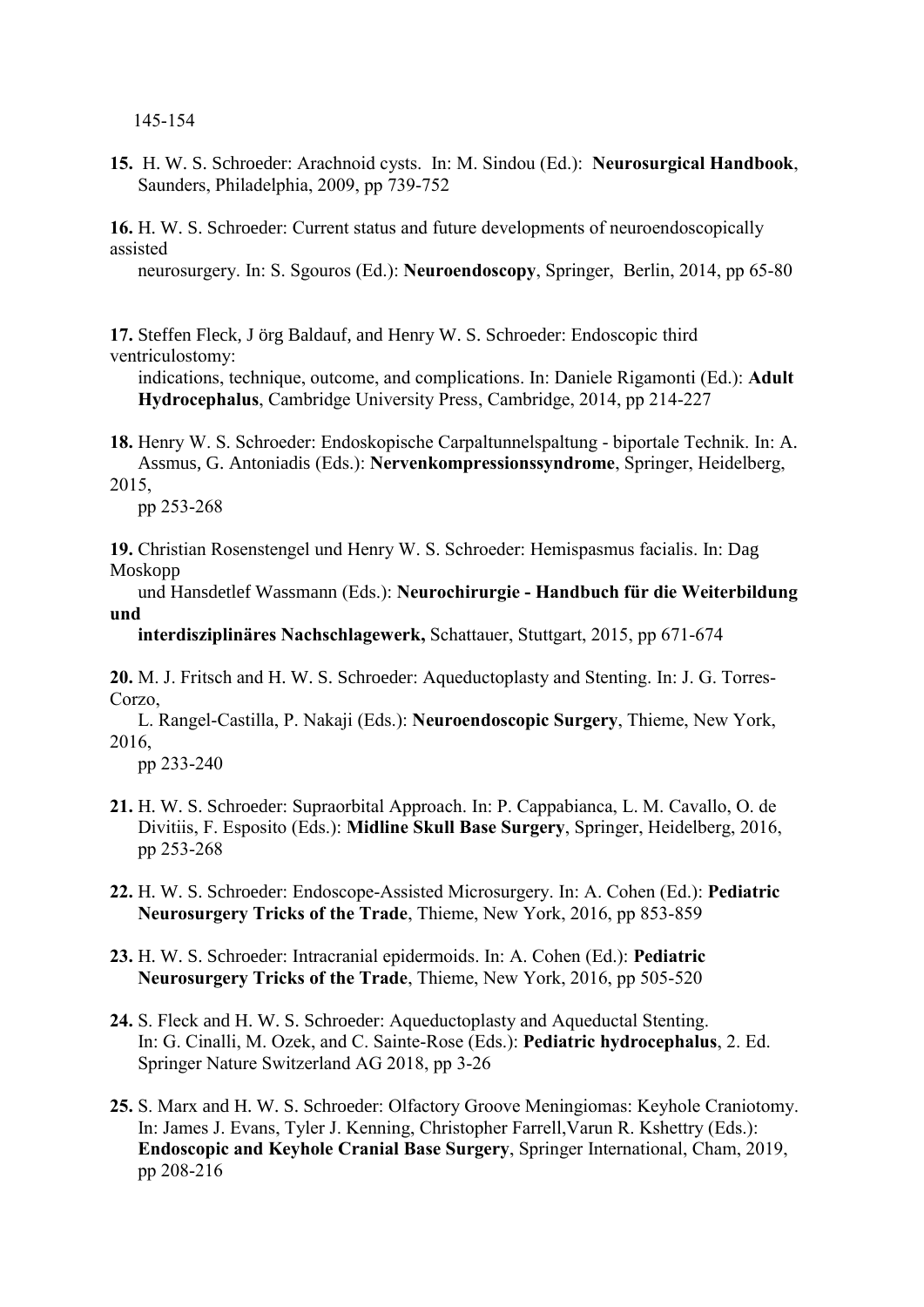**26.** Ehab El Refaee and Henry W. S. Schroeder: Skull Base Meningiomas: Transnasal Endoscopic versus Open Transcranial Approaches. In: Aldo C. Stamm (Ed.): **Transnasal Endoscopic Skull Base and Brain Surgery**, Thieme, New York, 2019, pp 227-236

# **4. Kasuistiken**

- **1.** G. Lang, H. Schroeder and W. R. Warzok: Melorheostosis a very rare entity in neurosurgery. **Neurosurg Rev 16** (1993) 229 - 232 **IF 0.286 (1999)**
- **2.** H. W. S. Schroeder, W.-R. Niendorf, G. Schwesinger, and M. R. Gaab: Fatal tumor hemorrhage after ventriculoperitoneal shunting. **Neuropediatrics 26** (1995) 177-179 **IF 1.669 (1999)**
- **3.** H. W. S. Schroeder, M. R. Gaab and R. W. Warzok: Endoscopic treatment of an unusual multicystic lesion of the brain stem. **Br J Neurosurg 10** (1996) 193-196 **IF 0.574 (1999)**
- **4.** H. W. S. Schroeder and M. R. Gaab: Endoscopic observation of a slit-valve mechanism in a suprasellar-prepontine arachnoid cyst: case report. **Neurosurgery 40** (1997) 198-200 **IF 2.821 (1999)**
- **5.** H. W. S. Schroeder, R. W. Warzok, J. A. Jamal, and M. R. Gaab: Fatal subarachnoid hemorrhage after endoscopic third ventriculostomy - Case report. **J Neurosurg 90** (1999) 153-155 **IF 3.346 (1999)**
- **6.** J. Baldauf, D. Junghans, H. W. S. Schroeder: Endoscope-assisted microsurgical resection of an

 intraneural ganglion cyst of the hypoglossal nerve - Case report. **J Neurosurg 103** (2005) 920-922 **IF 3.346 (1999)**

**7.** Kliesch S, Vogelgesang S, Benecke R, Horstmann GA, Schroeder HW. Malignant Brain Oedema after Radiosurgery of a Medium-sized Vestibular Schwannoma. **Cen Eur Neurosurg.** 

2010 May;71(2):88-91. Epub 2010 Jan 8.

- **8.** Päsler D, Baldauf J, Runge U, Schroeder HW: Intrameatal thrombosed anterior inferior cerebellar artery aneurysm mimicking a vestibular schwannoma. **J Neurosurg.** 2011 Apr;114(4):1057-60. Epub 2010 Oct 22.
- **9.** Fleck SK, Baldauf J, Langner S, Vogelgesang S, Schroeder HW: Arachnoid Cyst Confined to

 the Internal Auditory Canal-Endoscope-Assisted Resection: Case Report and Review of the Literature. **Neurosurgery.** 2011 Jan;68(1):E267-70.

**10.** Fleck SK, Baldauf J, Langner S, Rosenstengel C, Schroeder HW: Tonsillar herniation and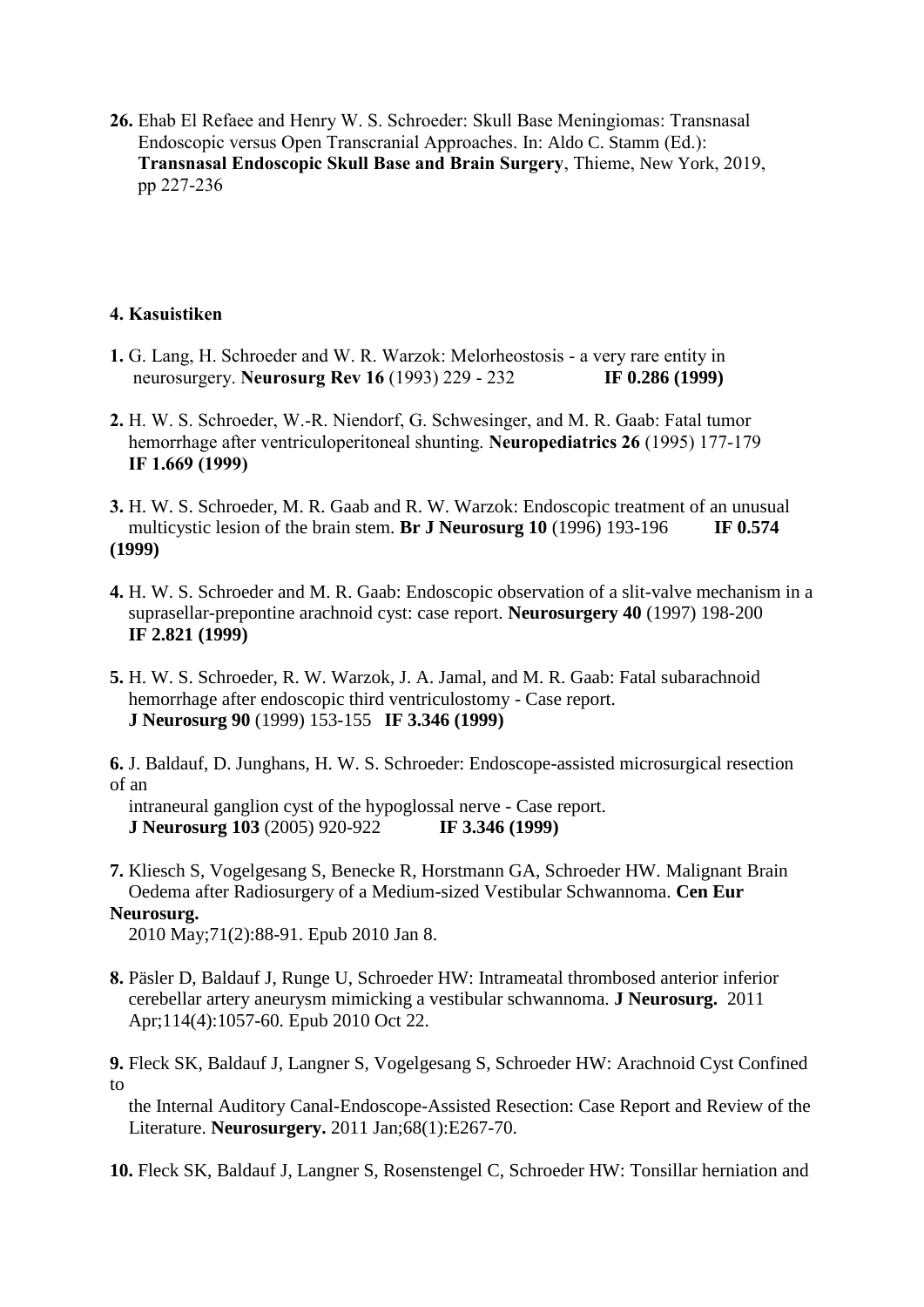syringomyelia caused by long-standing occlusive hydrocephalus due to aqueductal stenosis:

 rapid resolution after endoscopic third ventriculostomy--a case report. **J Neurol Neurosurg**

**Psychiatry**. 2011 Feb 12. [Epub ahead of print]

**11.** Rosenstengel C, Baldauf J, Müller JU, Schroeder HW: Sudden intraaqueductal dislocation of

 a third ventricle ependymoma causing acute decompensation of hydrocephalus. **J Neurosurg** 

 **Pediatr.** 2011 Aug;8(2):154-7

- **12.** Guhl S, Kirsch M, Lauffer H, Fritsch M, Schroeder HW: Unusual mesencephalic developmental venous anomaly causing obstructive hydrocephalus due to aqueductal stenosis. **J Neurosurg Pediatr**. 2011 Oct;8(4):407-10.
- **13.** El Refaee E, Baldauf J, Schroeder HW: Bilateral occlusion of the foramina of Monro after third ventriculostomy. **J Neurosurg.** 2012 Jun;116(6):1333-6. Epub 2012 Mar 16.

**14.** El Refaee EA, Baldauf J, Balau V, Rosenstengel C, Schroeder HW: Is it safe to sacrifice the

 superior hypophyseal artery in aneurysm clipping? A report of two cases. **J Neurol Surg A Cent Eur Neurosurg**. 2013 Dec;74 Suppl 1:e255-60. doi

**15.** Marx S, Fleck SK, Manwaring J, Vogelgesang S, Langner S, Schroeder HW: Primary leptomeningeal melanoma of the cervical spine mimicking a meningioma-a case report. **J Neurol Surg Rep.** 2014 Aug;75(1):e93-7

**16.** Shoubash L, Nowak S, Vogelgesang S, Schroeder HWS, Müller JU.: Surgical management of

 an adult manifestation of Ewing sarcoma of the spine-a case report. **AME Case Rep.** 2018

Jun 29;2:34.

# **5. Abstracts**

**1.** H. W. S. Schroeder, M. R. Gaab, J. A. Assaf, and W.-R. Niendorf: Indications for endoscopic

neurosurgery in childhood. **Minimally Invasive Therapy 3 Suppl 1** (1994) 33 (Abstract)

**2.** M. R. Gaab und H. W. S. Schroeder: Endoskopischer Zugang zum Foramen Monroi. **Zentralbl Neurochir Suppl** (1995) 42 (Abstract)

**3.** J. A. Assaf, M. R. Gaab, J. U. Müller und H. W. S. Schroeder: Intrathekale Fibrinolyse mit rt-

 PA zur Prävention des zerebralen Vasospasmus nach Subarachnoidalblutung. **Zentralbl Neurochir Suppl** (1995) 58 (Abstract)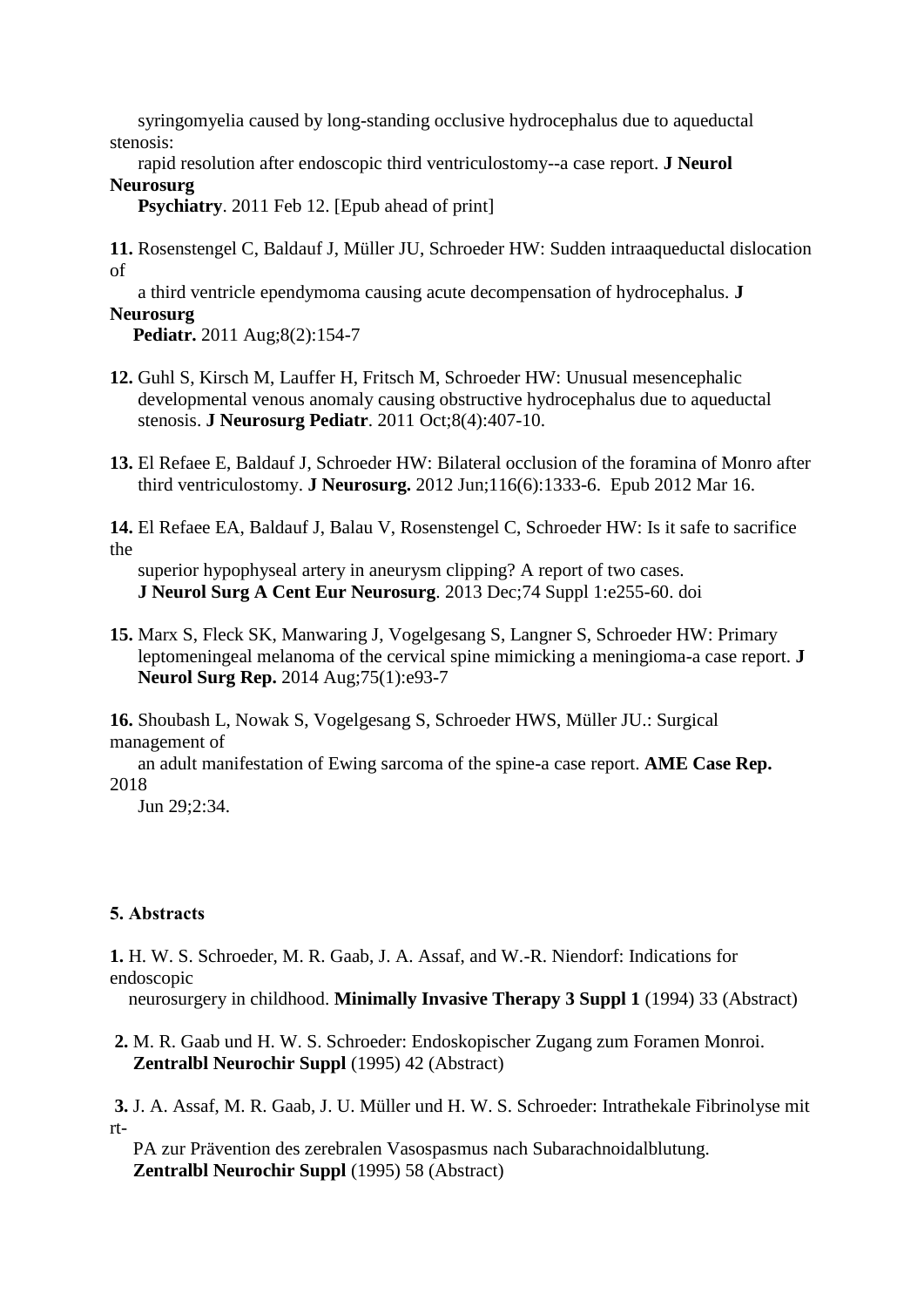- **4.** H. W. S. Schroeder und M. R. Gaab: Neuroendoskopische Techniken zur Behandlung von Liquorzirkulationsstörungen. **Endoskopie heute 9** (1996) 53 (Abstract)
- **5.** H. W. S. Schroeder, M. R. Gaab, J. A. Assaf, and W.-R. Niendorf: Indications for endoscopic neurosurgery in children. **Endoskopie heute 9** (1996) 87 (Abstract)
- **6.** H. W. S. Schroeder, M. R. Gaab, and W.-R. Niendorf: Indications for endoscopic neurosurgery in children. **Minimally Invasive Therapy 5 Suppl 1** (1996) 100 (Abstract)
- **7.** M. R. Gaab and H. W. S. Schroeder: Endoscopic techniques in tumor surgery indications and limits. **Minimally Invasive Therapy 5 Suppl 1** (1996) 99 (Abstract)
- **8.** H. W. S. Schroeder and M. R. Gaab: Endoscopic treatment of colloid cysts. **Minimally Invasive Therapy 5 Suppl 1** (1996) 99 (Abstract)
- **9.** H. W. S. Schroeder, M. R. Gaab, and W.-R. Niendorf: Indications for endoscopic neurosurgery in children. **Child's Nerv Syst 12** (1996) 485-486 (Abstract)
- **10.** H. W. S. Schroeder, M. R. Gaab, W.-R. Niendorf, and J. A. Assaf: Neuroendoscopy in the treatment of brain tumors. **Zentralbl Neurochir Suppl** (1996) 50 (Abstract)
- **11.** M. R. Gaab and H. W. S. Schroeder: Endoscopic management of intraventricular tumors.  **J Neurosurg 86** (1997) 371A (Abstract)

**12.** M. R. Gaab und H. W. S. Schroeder: Neuroendoskopie bei der Behandlung von Hirntumoren. **Endoskopie heute 10** (1997) 82 (Abstract)

- **13.** H. W. S. Schroeder und M. R. Gaab: Neuroendoskopische Techniken zur Behandlung von Aquäduktstenosen. **Endoskopie heute 10** (1997) 83 (Abstract)
- **14.** M. R. Gaab und H. W. S. Schroeder: Endoscopic management of intraventricular tumors. **Zentralbl Neurochir Suppl** (1997) 13 (Abstract)
- **15.** J. Horn, H. W. S. Schroeder, M. R. Gaab, W.-R. Niendorf and J.-U. Müller: Endoscopic third

 ventriculostomy for the treatment of hydrocephalus caused by posterior fossa skull base tumors. **Zentralbl Neurochir Suppl** (1997) 77 (Abstract)

- **16.** H. W. S. Schroeder and M. R. Gaab: Neuroendoscopic approach to lesions in the pineal region.**Clin Neurol Neurosurg 99 Suppl 1** (1997) S39 (Abstract)
- **17.** M. R. Gaab and H. W. S. Schroeder: Endoscopic management of intraventricular tumors. **Clin Neurol Neurosurg 99 Suppl 1** (1997) S39 (Abstract)
- **18.** H. W. S. Schroeder and M. R. Gaab: Neuroendoscopic management of aqueductal stenoses.**Clin Neurol Neurosurg 99 Suppl 1** (1997) S38 (Abstract)
- **19.** M. R. Gaab, W.-R. Niendorf, and H. W. S. Schroeder: Cerebral cavernomas. Incidence, surgery, and results. **Clin Neurol Neurosurg 99 Suppl 1** (1997) S56 (Abstract)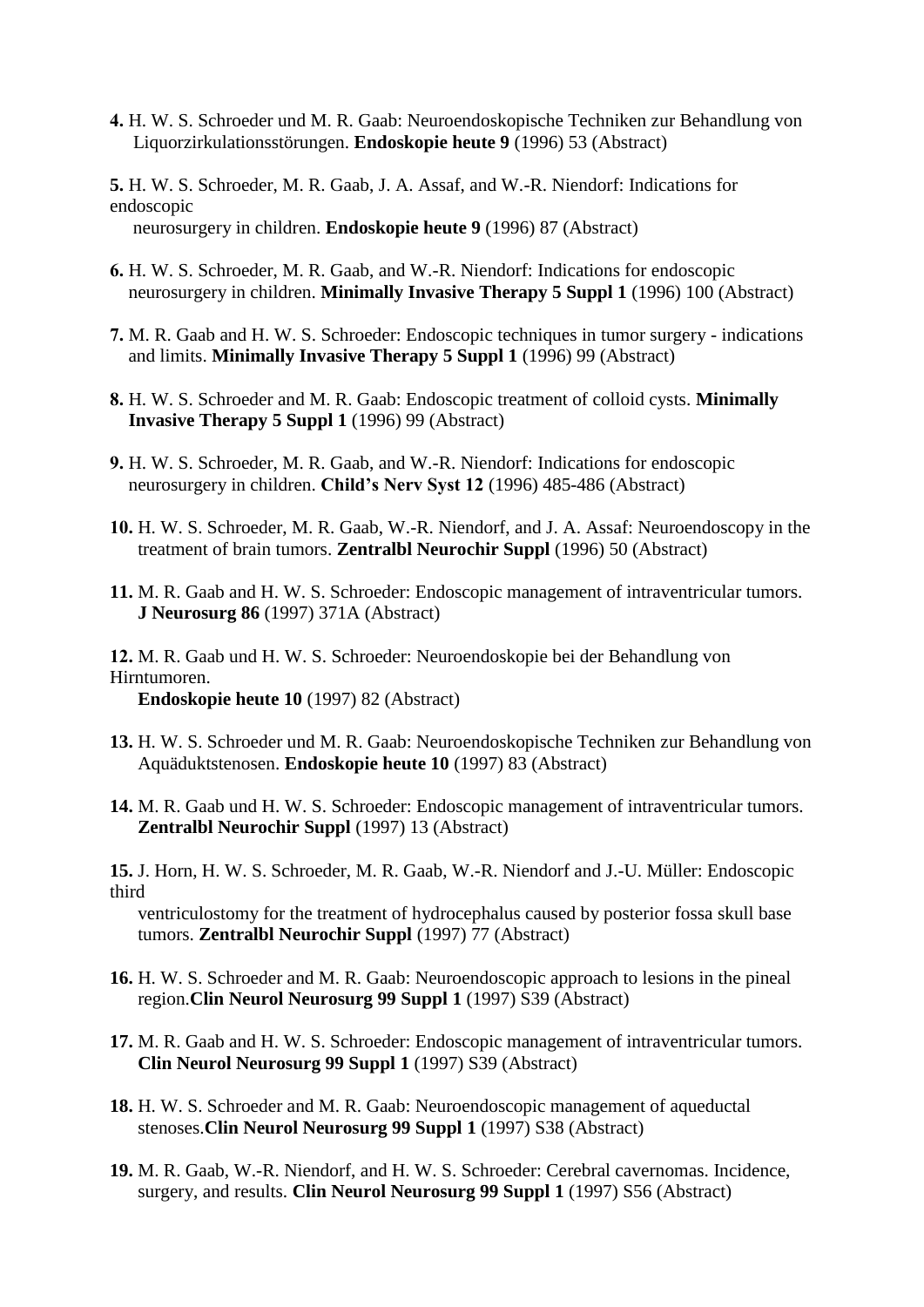**20.** R.-D. Stenger, H. W. S. Schroeder, M. R. Gaab, B. Beyer, U. Sehl, U. Weise und H. Wiersbitzky: Liquorzirkulationsstörungen bei Hirntumoren: Prä- und postoperative endoskopische Ventrikulostomie. **Z. Geburtsh. Neonatol. 201** (1997) V84 (Abstract)

**21.** H. W. S. Schroeder and M. R. Gaab: Neuroendoscopic management of aqueductal stenoses.

**Skull Base Surgery 8 Suppl 1** (1998) 32 (Abstract)

- **22.** H. W. S. Schroeder, M. R. Gaab, W. Wagner, and W. Tschiltschke: Computerized neuronavigation in neuroendoscopic procedures. **Skull Base Surgery 8 Suppl 1** (1998) 31-32 (Abstract)
- **23.** H. W. S. Schroeder and M. R. Gaab: Neuroendoscopic approach to arachnoid cysts. **Skull Base Surgery 8 Suppl 1** (1998) 31 (Abstract)
- **24.** W.-R. Niendorf, N. Darwish, H. W. S. Schroeder, and M. R. Gaab: Fractures of the lower thoracic and lumbar spine: treatment with the internal fixator. **J Neurosurg 88** (1998) 419A

(Abstract)

**25.** M. R. Gaab and H. W. S. Schroeder: Endoscopic transnasal transsphenoidal approach to clival

and pituitary tumors. **Minim Invas Neurosurg 41** (1998) 108 (Abstract)

- **26.** M. R. Gaab and H. W. S. Schroeder: Endoscopic treatment of lesions in the pineal region. **Minim Invas Neurosurg 41** (1998) 112 (Abstract)
- **27.** M. R. Gaab and H. W. S. Schroeder: Endoscopic treatment of colloid cysts. **Minim Invas Neurosurg 41** (1998) 103 (Abstract)
- **28.** H. W. S. Schroeder and M. R. Gaab: Neuroendoscopic approach to aqueductal stenoses. **Minim Invas Neurosurg 41** (1998) 115 (Abstract)
- **29.** H. W. S. Schroeder and M. R. Gaab: Endoscopic approach to intracranial arachnoid cysts. **Minim Invas Neurosurg 41** (1998) 115 (Abstract)
- **30.** H. W. S. Schroeder, W.-R. Niendorf, and M. R. Gaab: Endoscopic third ventriculostomy complications and results. **Minim Invas Neurosurg 41** (1998) 115 (Abstract)
- **31.** H. W. S. Schroeder, St. A. Berger, and M. R. Gaab: Two-portal endoscopic release of the carpal tunnel. **Minim Invas Neurosurg 41** (1998) 115 (Abstract)
- **32.** H. W. S. Schroeder, M. R. Gaab, W. Wagner, and W. Tschiltschke: Infra-red based computerized neuronavigation in neuroendoscopic procedures. **Minim Invas Neurosurg 41**

(1998) 115 (Abstract)

**33.** W. Wagner, H. W. S. Schroeder, M. R. Gaab, and W. Tschiltschke: The use of infra-red based neuronavigation in neurosurgery: experiences with the Surgical Microscope Navigator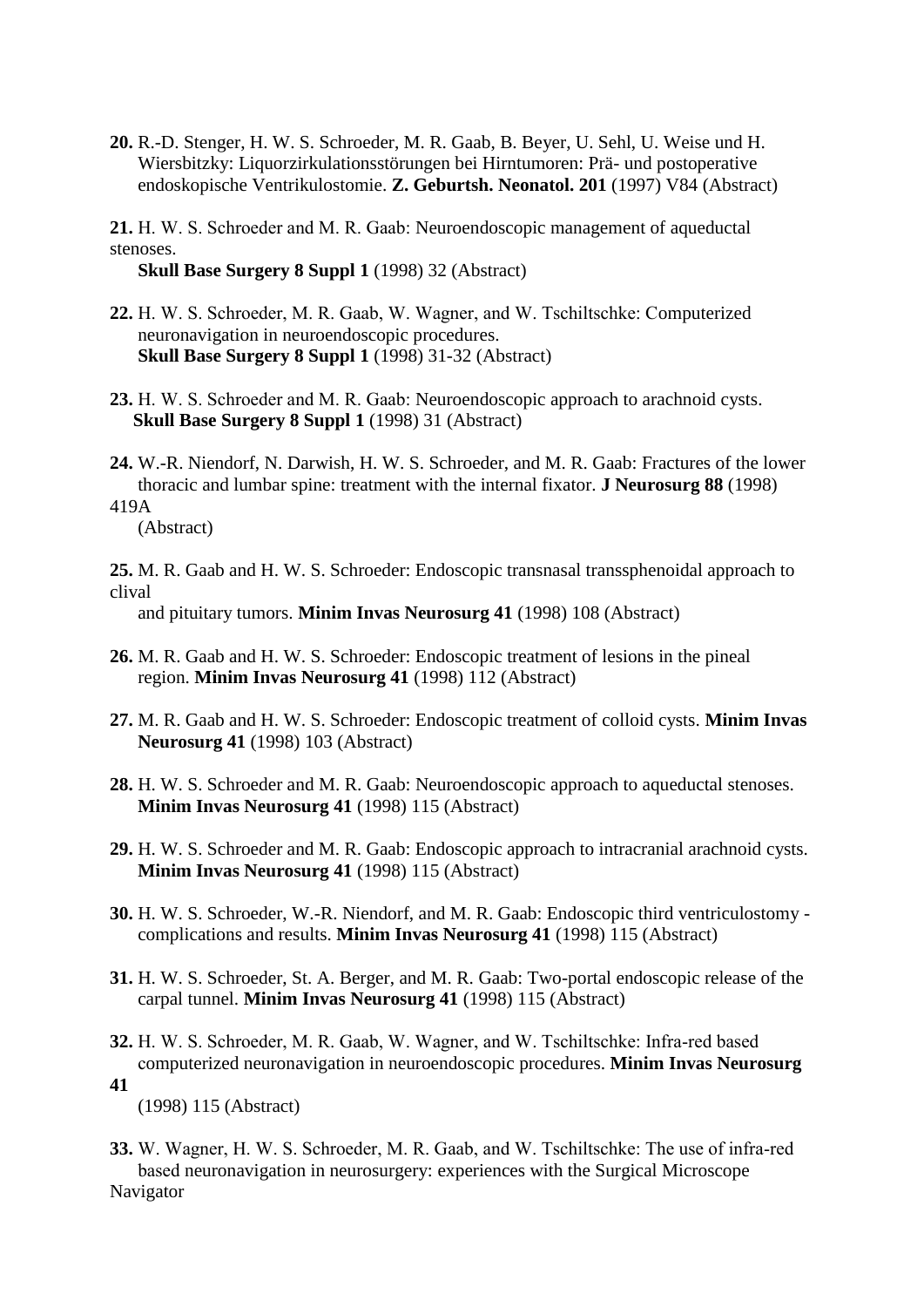(SMN) in 113 patients. **Zentralbl Neurochir 59 Suppl** (1998) 1 (Abstract)

- **34.** H. W. S. Schroeder, W.-R. Niendorf, and M. R. Gaab: Endoscopic third ventriculostomy complications and results. **Zentralbl Neurochir 59 Suppl** (1998) 22 (Abstract)
- **35.** H. W. S. Schroeder and M. R. Gaab: Endoscopic approach to intracranial arachnoid cysts. **Zentralbl Neurochir 59 Suppl** (1998) 54 (Abstract)
- **36.** M. R. Gaab and H. W. S. Schroeder: Endoscopic management of intraventricular lesions. **Zentralbl Neurochir 59 Suppl** (1998) 26 (Abstract)
- **37.** M. R. Gaab, H. W. S. Schroeder, W. Wagner, and W. Tschiltschke: Infra-red based computerized neuronavigation in neuroendoscopic procedures. **Zentralbl Neurochir 59 Suppl** (1998) 74 (Abstract)
- **38.** H. W. S. Schroeder, W.-R. Niendorf, and M. R. Gaab: Endoscopic third ventriculostomy complications and results. **J Neurosurg 89** (1998) 1075 (Abstract)
- **39.** H. W. S. Schroeder and M. R. Gaab: Endoscopic aqueductoplasty A valuable option for aqueduct reconstruction? **Zentralbl Neurochir Suppl** (1999) 12 (Abstract)
- **40.** W. Wagner, M. R. Gaab, W. Tschiltschke, and H. W. S. Schroeder: Neuronavigation and motor cortex stimulation in tumors of the central region: Experiences in 30 patients. **Zentralbl Neurochir Suppl** (1999) 15 (Abstract)

**41.** H. W. S. Schroeder und M. R. Gaab: Endoskopische Aquäduktoplastie oder Ventrikulostomie zur Therapie der Aquäduktstenose? **Klin. Neuroradiol. 9** (1999) 187 (Abstract)

**42.** C. Schweim, H. W. S. Schroeder, K. H. Schweim und M. R. Gaab: Phasen-Kontrast-MRT nach endoskopischer Aquäduktoplastie und Ventrikulostomie. **Klin. Neuroradiol. 9** (1999) 187-188 (Abstract)

**43.** W. Wagner, M. R. Gaab, and H. W. S. Schroeder: Frameless navigation in neuroendoscopy:

 Experiences with the Surgical Tool Navigator (STN) **Zentralbl Neurochir Suppl** (1999) 53-54 (Abstract)

**44.** H. W. S. Schroeder and M. R. Gaab: Endoscopic aqueductoplasty or third ventriculostomy for the treatment of aqueductal stenosis? **Minim Invas Neurosurg 42** (1999) 160 (Abstract)

**45.** C. Schweim, H. W. S. Schroeder, K. H. Schweim, and M. R. Gaab: Cine MR after endoscopic aqueductoplasty and third ventriculostomy. **Minim Invas Neurosurg 42**  (1999)

160 (Abstract)

**46.** H. W. S. Schroeder, C. Schweim, K.-H. Schweim, and M. R. Gaab: Analysis of aqueductal

 cerebrospinal fluid flow after endoscopic aqueductoplasty with dynamic phase-contrast MR imaging. **J Neurosurg 92** (2000) 562 (Abstract)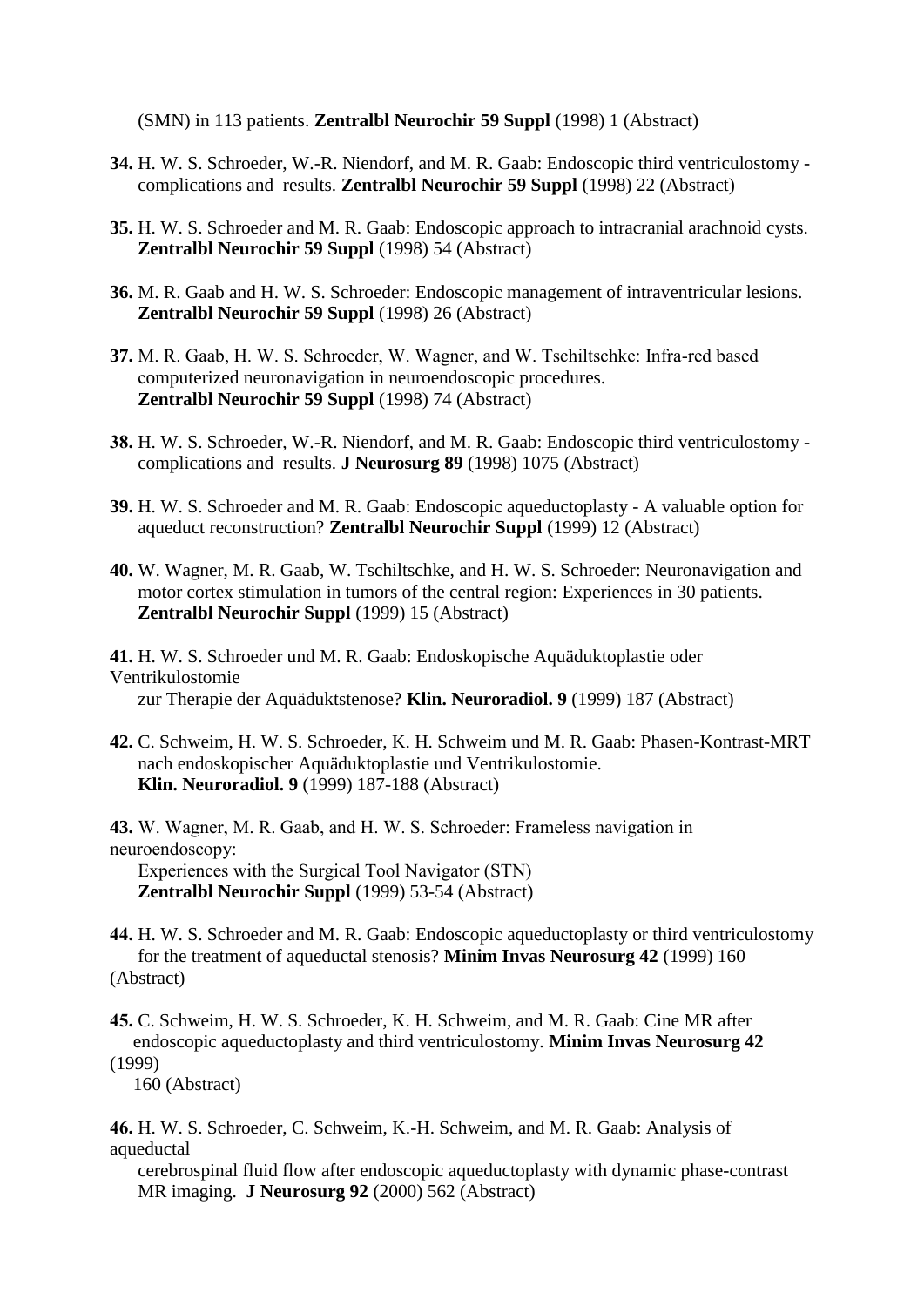**47.** H. W. S. Schroeder, A. Korenkov, and M. R. Gaab: Complications of the endoscopic release

of the carpal ligament. **Zentralbl Neurochir 61 Suppl 1** (2000) 13 (Abstract)

- **48.** H. W. S. Schroeder, C. Schweim, K.-H. Schweim, and M. R. Gaab: Evaluation of aqueductal
- cerebrospinal fluid flow after endoscopic aqueductoplasty using cine phase-contrast magnetic

resonance imaging. **Zentralbl Neurochir 61 Suppl 1** (2000) 16-17 (Abstract)

- **49.** H. W. S. Schroeder, W. Wagner, W.-R. Niendorf, and M. R. Gaab: Complications of endoscopic third ventriculostomy. **Zentralbl Neurochir 61 Suppl 1** (2000) 66 (Abstract)
- **50.** H. W. S. Schroeder and M. R. Gaab: Complications of endoscopic aqueductoplasty. **Zentralbl Neurochir 61 Suppl 1** (2000) 67 (Abstract)
- **51.** H. W. S. Schroeder and M. R. Gaab: Endoscopic treatment of lesions in the pineal region. **Neurosurgery 49** (2001) 550 (Abstract)
- **52.** J. Oertel, E. Kroutilina, H. W. S. Schroeder and M. R. Gaab: Prognosis of glioblastoma in the

1970's and today. **Neurosurgery 49** (2001) 527 (Abstract)

**53.** J. Oertel, M. R. Gaab, R. W. Warzok, H. W. S. Schroeder and J. Piek: Waterjet dissection in

 neurosurgical procedures: A new tool for minimally invasive surgery?  **Neurosurgery 51** (2002) 571 (Abstract)

- **54.** H. W. S. Schroeder and M. R. Gaab: Endoscope-assisted microsurgical resection of epidermoids located in the posterior fossa. **Neurosurgery 51** (2002) 591 (Abstract)
- **55.** H. W. S. Schroeder, St. Kusserow, R. W. Warzok and M. R. Gaab: Effect of ciliary neurotrophic factor on motoneuron survival after traumatic nerve root lesion in the rabbit **Neurosurgery 51** (2002) 581 (Abstract)
- **56.** Resch K, Schroeder H W S. Bedside Sono-CT: Reduktion of CT/MR examinations by highend-neurosonography. **ULTRASCHALL MED** 2005, 26:S18
- **57.** Resch K, Schroeder H W S. Endoscopic anatomy of latero-basal key-holes to the posterior fossa. **CHILD NERV SYST** 2005, 21:506
- **58.** Baldauf J, Gaab M R, Schroeder H W S. Endoscopic third ventriculostomy for occlusive hydrocephalus due to cerebellar infarction . **CHILD NERV SYST** 2005, 21:498
- **59.** Baldauf J, Gaab M R, Schroeder H W S. Endoscopic third ventriculostomy in children younger than 2 years of age. **CHILD NERV SYST** 2005, 21:496
- **60.** Oertel J, Schroeder H W S, Gaab M R. Endoscopic third ventriculostomy in haemorrage related hydrocephalus: a report of 30 cases. **CHILD NERV SYST** 2005, 21:498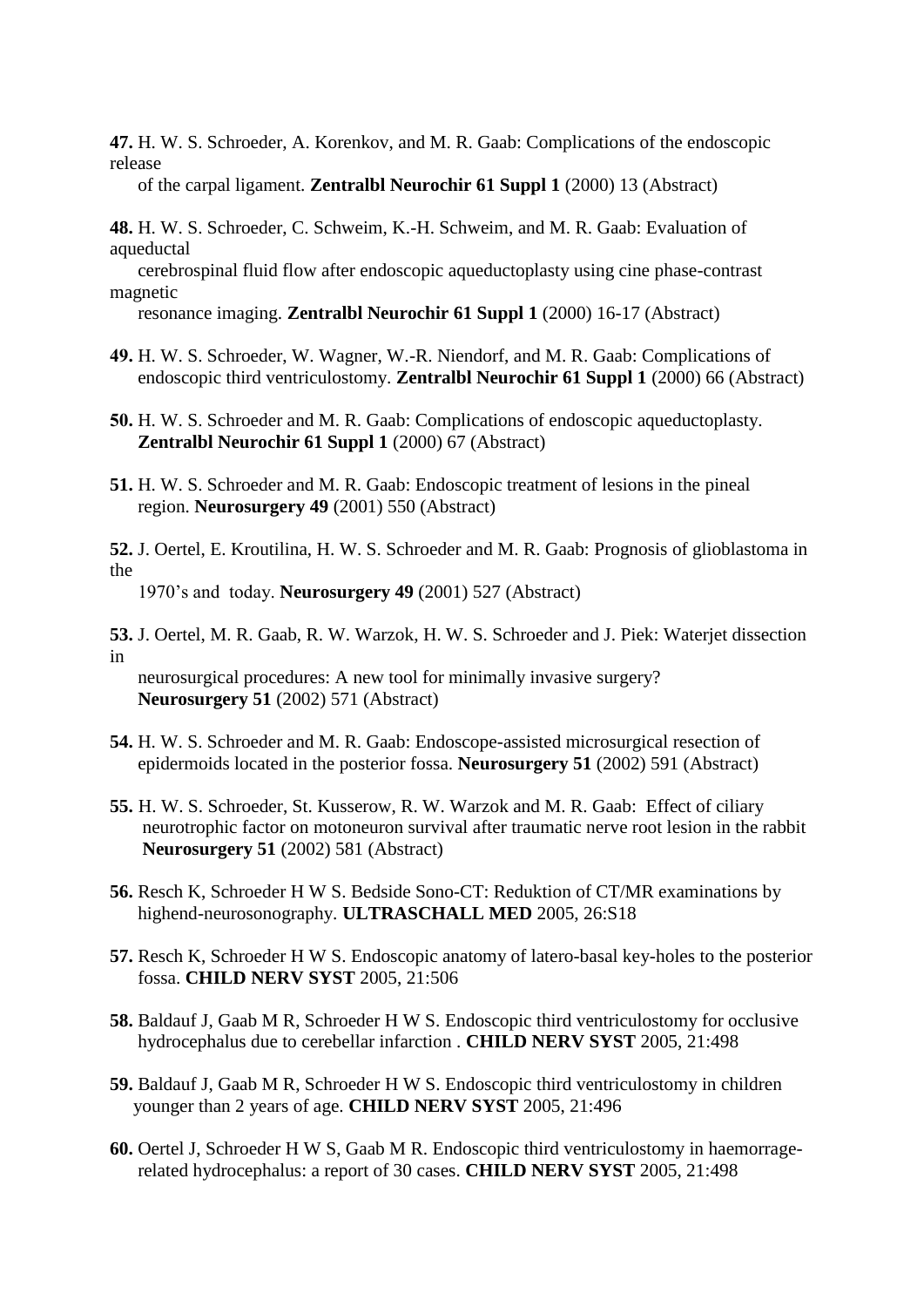- **61.** Baldauf J, Oertel J, Gaab M R, Schroeder H W S. Neuroendoscopic approach to arachnoid cysts – Long-term results. **CHILD NERV SYST** 2005, 21:499
- **62**. Baldauf J, et al. Vagus nerve stimulation of patients with medically intractable epilepsy long-term results. **AKTUEL NEUROL** 2005, 32:4
- **63.** Resch K, Kleist-Welch Guerra W, Schroeder H W S. Value of highend duplexsonography

for compensation of neuronavigation pitfalls. **ULTRASCHALL MED** 2005, 26:S104

- **64.** Resch K.et al**.** Bedside Sono-CT : reduction of CT/MR examinations by highend neurosonography. Düsseldorf, Köln: **German Medical Science** 2005, <http://www.egms.de/en/meetings/dgnc2005/05dgnc0262.shtml>
- **65**. Müller J-U. et al. Bilateral deep brain stimulation of the nucleus ventralis intermedius for therapy-refractory posttraumatic Holmes tremor: a case report. DVD, Düsseldorf, Köln: **German Medical Science** 2005, <http://www.egms.de/en/meetings/dgnc2005/05dgnc0293.shtml>
- **66.** Oertel J. et al. Dorsal transpedicular stabilization of fractures of the thoracic and lumbar spine: an analysis of 145 patients. Düsseldorf, Köln: **German Medical Science** 2005, <http://www.egms.de/en/meetings/dgnc2005/05dgnc0047.shtml>
- **67.** Oertel J. et al. Endoscopic endonasal transsphenoidal approach to pituitary lesions: experience with 132 procedures. Düsseldorf, Köln: **German Medical Science** 2005, <http://www.egms.de/en/meetings/dgnc2005/05dgnc0203.shtml>
- **68**. Oertel J. et al. Endoscopy in children of less than 14 years: experience with 96 procedures. Düsseldorf, Köln: **German Medical Science** 2005, <http://www.egms.de/en/meetings/dgnc2005/05dgnc0076.shtml>
- **69**. Baldauf J. et al. Long-term efficacy of vagus nerve stimulation for medically intractable epilepsy. Düsseldorf, Köln: **German Medical Science** 2005, <http://www.egms.de/en/meetings/dgnc2005/05dgnc0110.shtml>

**70**. Oertel J. et al. The application of the waterjet dissector in tumours close to or within eloquent

 areas: results in 29 procedures. Düsseldorf, Köln: **German Medical Science** 2005, <http://www.egms.de/en/meetings/dgnc2005/05dgnc0090.shtml>

**71.** Oertel J. et al.Waterjet dissection – a new tool for glioma surgery: experience with 67 cases.

 Düsseldorf, Köln: **German Medical Science** 2005, <http://www.egms.de/en/meetings/dgnc2005/05dgnc0089.shtml>

**72.** Schroeder H W S, Baldauf J, Oertel J, Gaab M R, Fritsch M: Is endoscopic aqueductoplasty

 really an alternative to endoscopic third ventriculostomy in the treatment of hydrocephalus caused by aqueductal stenosis. **CHILD NERV SYST** 2009, 25:739

**73.** Schroeder H W S: Initial experience with a new multipurpose ventriculoscope.